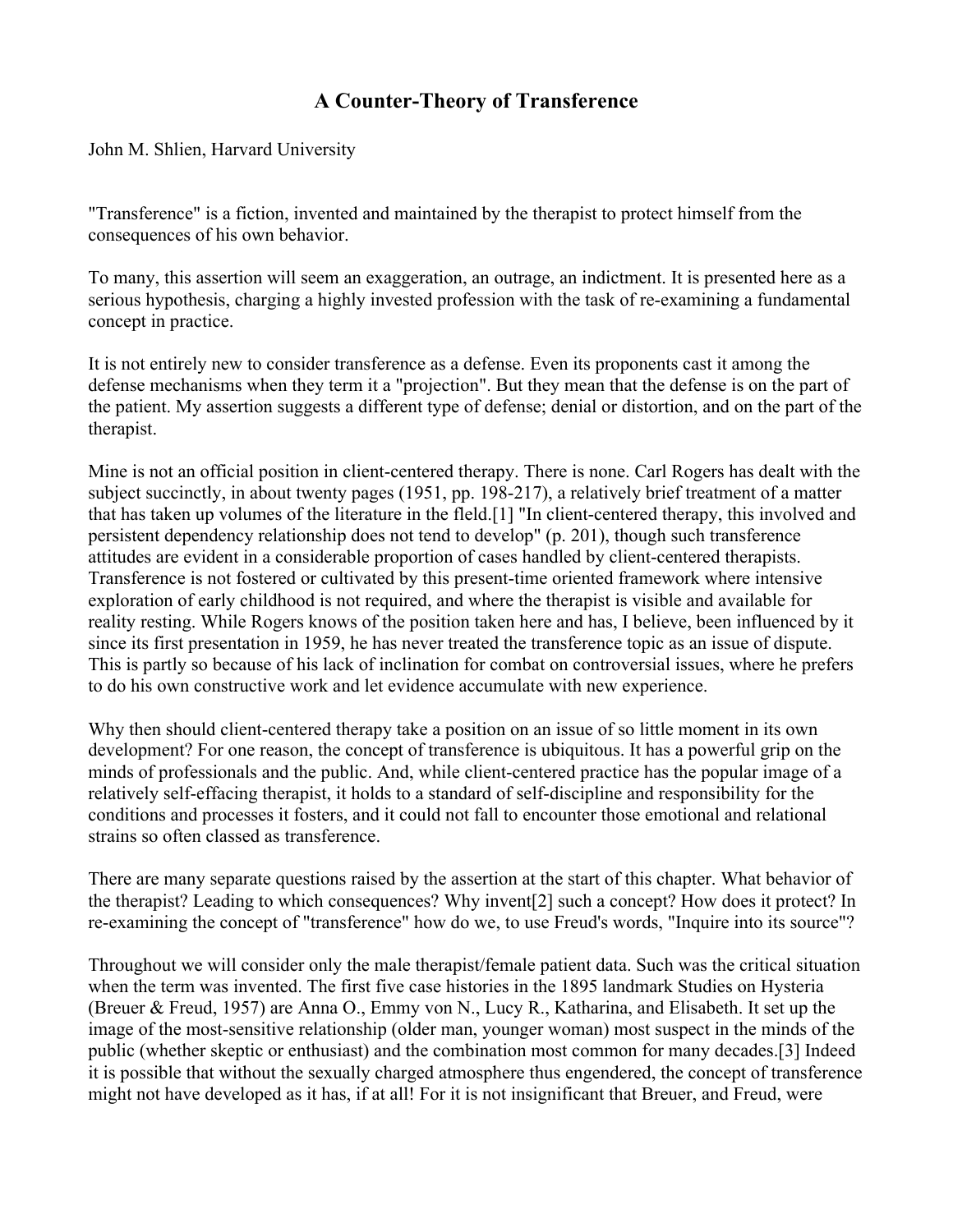particularly vulnerable. As Jewish physicians, admitted to the fringes of anti-Semitic Viennese society by virtue of their professional status, they could ill afford any Jeopardy.

For psychoanalysis, transference seems to be the essential concept: "sine qua non," "an inevitable necessity," "the object of treatment," "the most important thing we (Freud end Breuer) have to make known to the world," without which "the physician and his arguments would never be listened to." In addition, it contains end subsumes all the elaborate support structures: the primary significance of sexual instincts, psychic determinism, the unconscious, psychogenetic theory, the power of past experience. Crucial in theory! In practice, it comforts, protects, and explains.

Transference is also supposed to distinguish psychoanalysis from other forms of therapy. Perhaps it is meant to do so, but this becomes moot through contradictions in the literature, which variously asserts that transference is peculiar to psychoanalysis, while also common in everyday life. Whether unique or universal, it is in widespread use throughout most psychodynamic systems. One distinction it surely serves: that between professional end paraprofessional, or sophisticate and literalist, and in general between those in and out of power. If transference is no longer the singular hallmark of psychoanalysis, it at least marks those "in the know," whether novices or not.

It was in Freud's mind "a new fact which we are thus unwilling compelled to recognize" (1935, p. 385). "Unwilling" does not truly describe Freud's attitude. That word is an artful form of argument to make a welcome conjecture seem an unavoidable fact. Currently, "unwilling" more aptly describes the attitude of psychotherapists toward reexamination of the idea. But reexamination is necessary if we are to reevaluate the usefulness of the concept.

It seems most appropriate to begin this reevaluation with the early history of the concept. The case of Anna O. provides the cornerstone on which the theory of transference is generally thought to be based. More than a dramatic and moving affair, it is of momentous importance to the field, and its effects still influence the majority of theory and practice. Though psychoanalysis and/or other firms of psychotherapy would somehow have developed, all present forms owe much to these few pioneers and their struggles. To properly honor them, it is necessary to study these human points of origin.

The accounts begin in the Studies of Hysteria (Breuer & Freud, 1957) first published in 1895, thirteen years after treatment ended. Details of treatment were reported cautiously, out of respect for the still living patient, and for other reasons having to do with questions about the outcome, and growing tensions between Freud and Breuer. Anna O. was, by all accounts, remarkable, and, for that time, so was her treatment. In her twenty-first year, she was described by Breuer and others as a person of great beauty, charm, and powerful intellect, with a quick grasp and surplus energy. Living in a comfortable but monotonous environment at home, she was hungry for intellectual stimulation.

She was poetic and imaginative, fluent in German, English, Italian, and French. Much of her waking time was spent in daydreaming, her "private theatre." She was also sharp and critical, and therefore, Breuer notes, "completely unsuggestable" (though he routinely used hypnosis), needing to be convinced by argument on every point. She was tenacious and obstinate, but also knows for immensely sympathetic kindness, a quality that marked most of her life's work. She had never been in love. In short, she was young, attractive, intelligent, lonely; it was she who named psychotherapy "the talkingcure," and she was a near-perfect companion for the also remarkable physician-pioneer in this form of treatment. (He was 38 at the time, admired, loved, respected, and of high professional and social status). Both deserved all the tributes given, end Breuer perhaps even more. While Freud was the conceptual and literary genius without doubt, and Anna O. the central figure of the famous case, Breuer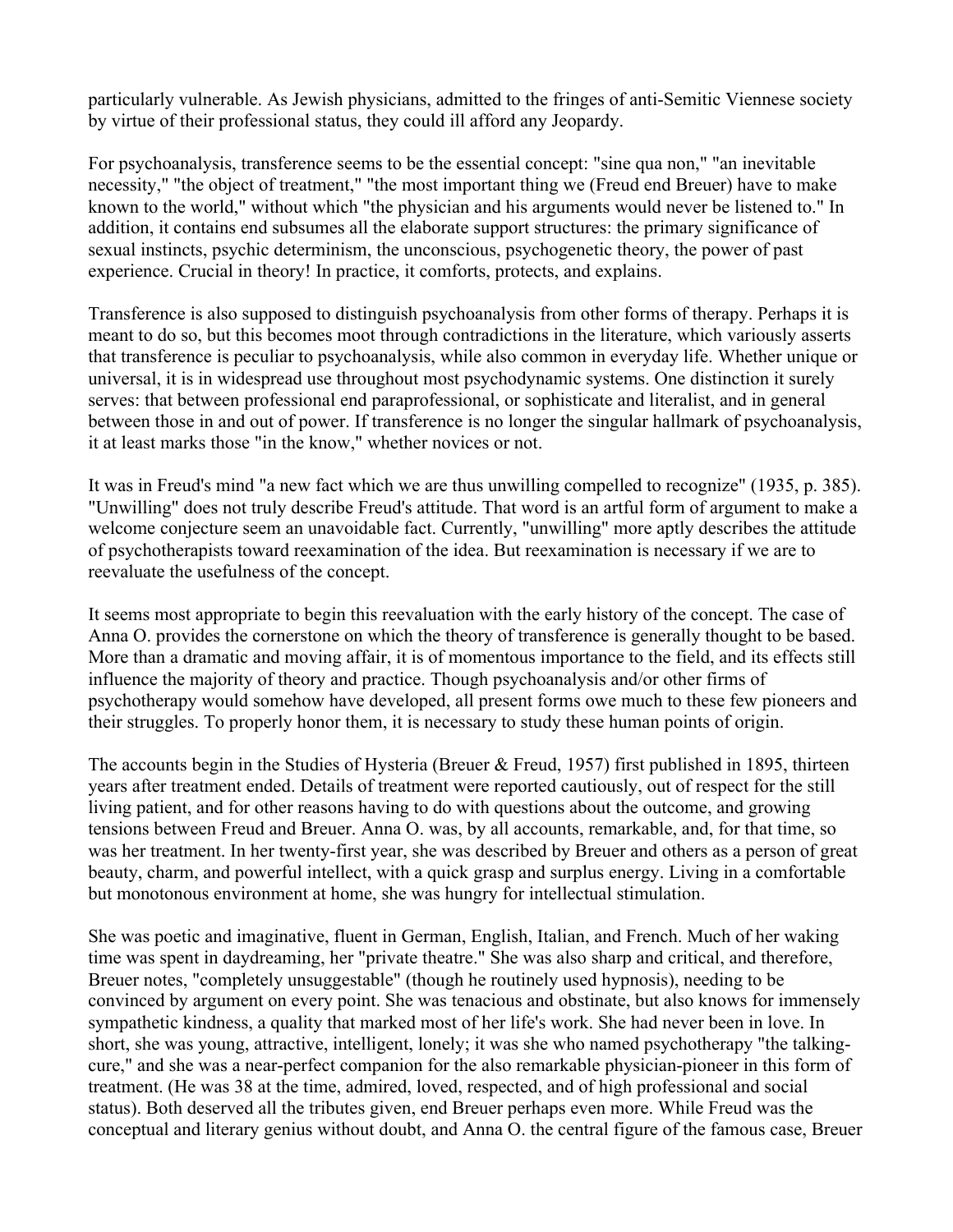was probably the therapeutic genius of the time. And that in a new, dangerous exploration where there were few precedents, guidelines, or previous personal experiences.

Through the experience of Anna O. with Breuer, the material used as the basis for the theory of transference-love (as it was then called) was gathered, but it was Freud alone who later invented that theory to interpret that material to Breuer and the world. In the meantime, Freud's invention had been fostered by experience of his own with at least one other female patient.

The case of Anna O. is described in 1895 by Breuer, (Breuer & Freud, 1957, pp. 21-47) who wrote that he had "suppressed a large number of quite interesting details" (true), and that she had left Vienna to travel for a while, free of her previous disturbances (not quite so true, for she was taken to a sanatorium where she "inflamed the heart of the psychiatrist in charge", (Jones, 1953, p. 225) and was temporarily addicted to morphine). By the time Breuer reported the Studies a decade later, he could write that "It was a considerable time before she regained her mental balance entirely" (p. 41). Even so, he had confided sorrowfully to Freud in an earlier discussion that he sometimes thought she were better off dead, to end-her suffering. The "suppressed details" may in part be related to his sudden termination of the treatment and the patient's shocking emergency regarding her "pregnancy" and his "responsibility." James Strachey, editor of the 1957 translation of Studies on Hysteria, says Freud told him of the end of Anna O.'s treatment: "the patient suddenly made manifest to Breuer the presence of a strong unanalysed positive transference of an unmistakably sexual nature" (Breuer & Freud, 1957, p. 41, fn.). This is a retroactive interpretation, of course, since at the time of its occurrence neither Breuer nor perhaps even Freud yet had any idea of "transference." That idea builds, and more complete information is released, as Freud describes the case in both oblique and direct references in lectures and other writings from 1905 to his autobiography in 1925. Still more explicit communications are released in Ernest Jones' biography of Freud (1953). In 1972, Freeman, a well-known popular writer, published a "novelized" biography and report of Anna O. end her treatment. (None of these is exact, verbatim, or anything like "verifiable data.")

Even so, the somewhat guarded report by Breuer gives us a privileged view of his work. The editor of Studies tell us that Breuer had little need of hypnosis because Anna O. so readily "produced streams of material from her unconscious, and all Breuer had to do was to sit by and listen to them without interrupting her" (Breuer & Freud, 1957, p. xvii, emphasis added). That is all? As you will see later, I argue that this is no small thing. It may not seem much to that editor, himself a lay analyst in training, but to the lonely, grieving, and desperate young woman, it must have seemed a treasure. At that period, young lades were given placebos, referred from one doctor to another, generally treated with patronizing attention or benign neglect. Breuer and Freud were precious rarities in that they listened, took seriously. Would that Breuer had done more of that, and had done it steadfastly through the end. Listening is behavior of great consequence. The pity is that he felt forced to cut it short at the critical last moment.

Meanwhile, there were many other behaviors. We can only estimate their consequences. He fed her. She was emaciated, and he alone was able to feed her. He could give her water when she otherwise would not drink. No doubt there were other nourishing figures in her life, but he was clearly one himself. He paid dally visits. She held his hands in order to identify him at times when she could not see. When she was exhausted, he put her to sleep, with narcotics or suggestion. He restored mobility to paralyzed limbs. He hypnotized her, sometimes twice a day, taught her self-hypnosis, and then "would relieve her of the whole stock of imaginative products she had accumulated since (his) last visit" (1957, p. 36). He took her for rides in his carriage with his daughter (named Berthe, which was also Anna O.'s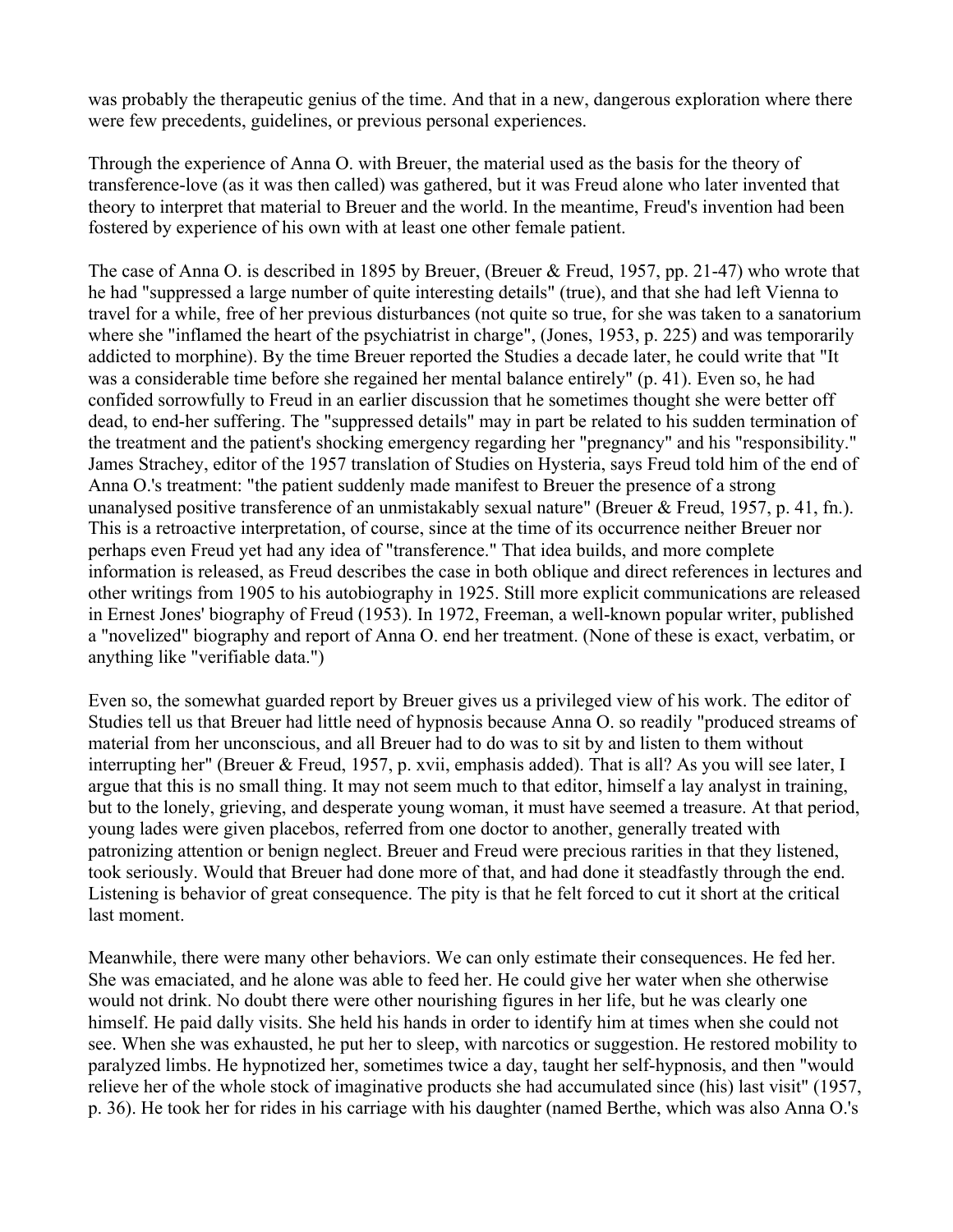real name). He read her diary - a notably tricky business either with or without her permission. He forced her to remember unpleasant experiences.

From this much alone, would you think that Anna O. had reason (real, not imaginary) for feelings such as gratitude? hope? affection? trust? annoyance? intimacy? resentment? fear of separation?

Finally, there was the ending. Breuer had been preoccupied with his patient, and his wife had become jealous and morose. There had been improvement, indeed. But also, according to Jones's account, Breuer confided to Freud that he decided to terminate because he divined the meaning of his wife's state of mind. "It provoked a violent reaction in him, perhaps compounded of love and guilt, and he decided to bring the treatment to an end" Jones, 1953, p. 225).

Exactly how he announced this decision to her we do not know. That evening he was called back by the mother and found his patient "in a greatly excited state, apparently as ill as ever." She was "in the throes of an hysterical childbirth" (Jones, 1953, p. 224).

Certainly that is an interpretation of her "cramps" and utterances that might commonly occur. We have no first-hand information as to what the patient thought or meant. Every report is second- or third-hand, through Freud about Breuer, and that usually through Jones, who wrote, "Freud has related to me a fuller account than he described in his writings," and some of that account is quoted as follows:

The patient, who according to him (Breuer) had appeared as an asexual being and had never made any allusion to such a forbidden topic throughout the treatment, was now in the throes of an hysterical childbirth (pseudocysis), the logical termination of a phantom pregnancy that had been invisibly developing in response to Breuer's ministrations. Though profoundly shocked, he managed to calm her down by hypnotizing her, and then fled the house in a cold sweat. The next day he and his wife left for Venice to spend a second honeymoon . . . (1953, p. 224)

Some ten years later, at a time when Breuer and Freud were studying cases together, Breuer called him into consultation over an hysterical patient. Before seeing her, he described her symptoms, whereupon Freud pointed out that they were typical products of a phantom pregnancy. The recurrence of the old situation was too much for Breuer. Without saying a word, he took up his hat and stick and hurriedly left the house (1953, pp. 224-226)

A somewhat more explicit (but still far from direct or verbatim) report is cited in freeman (1972, p. 200). Freud writes to Stefan Zweig, (a relative of Anna O. by marriage): "What really happened with Breuer I was able to guess later on, long after the break in our relations, when I suddenly remembered something Breuer had told me in another context before we had begun to collaborate and which he never repeated (emphasis added). On the evening of the day when all her symptoms had been disposed of, he was summoned to the patient again, found her confused and writhing in abdominal cramps. Asked what was wrong with her, she replied: 'Now Dr. B's child is coming!'" [4]

Freud, speaking of Breuer, added, "At this moment he held in his hand the key," but "seized by conventional horror he took flight and abandoned his patient to a colleague (Freeman, 1972, p. 200)."[5]

Here is one final quotation from Breuer himself in his own report. "The element of sexuality was astonishingly undeveloped in her. The patient, whose life became known to me to an extent to which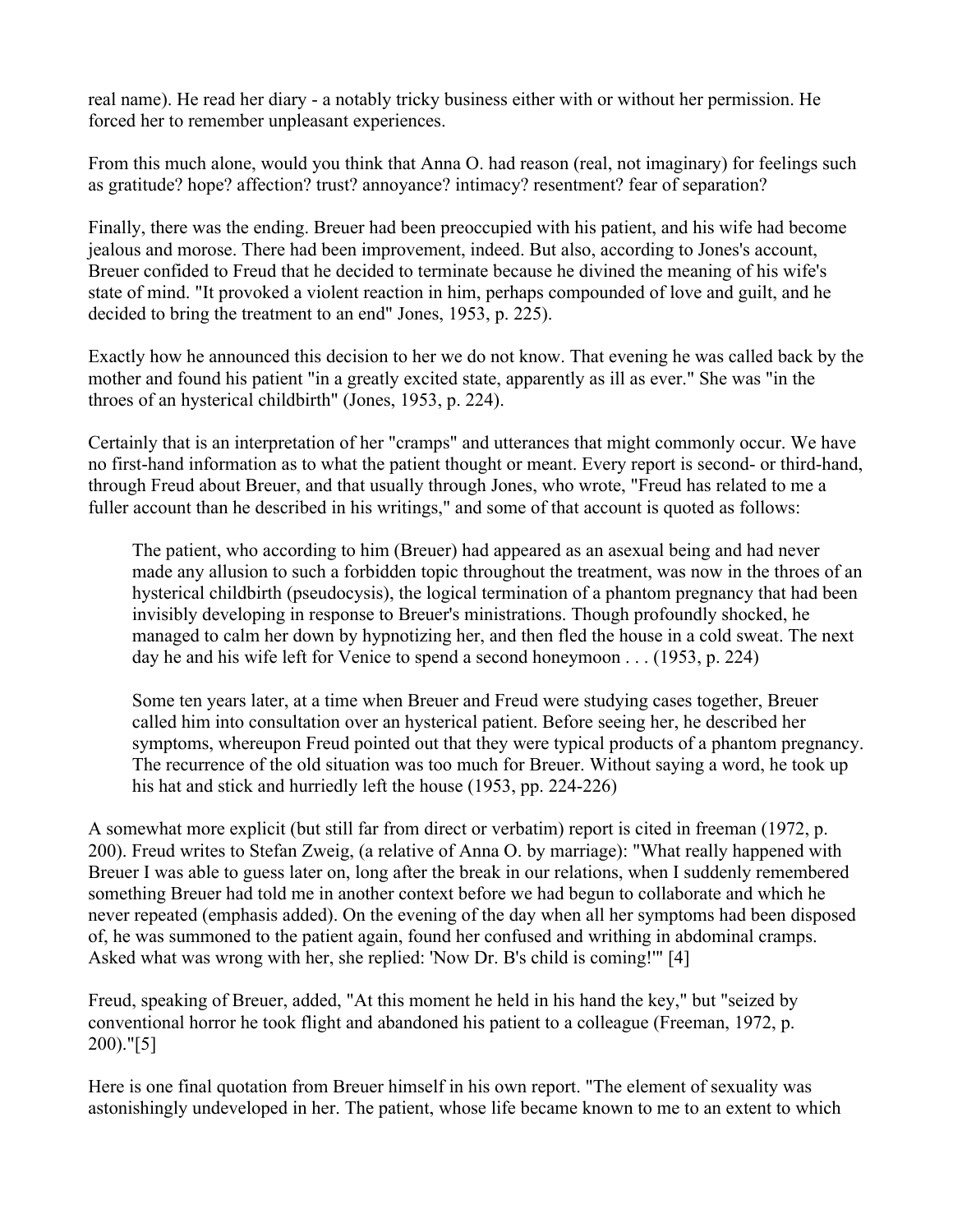one person's life is seldom known to another, had never been in love" (Breuer & Freud, 1957, p. 21- 22). (emphasis added)

What then, "really happened"? We will never know. Two exceptional (in my opinion, magnificent) people of great intelligence and noble spirit came close to understanding. He knew her well. Probably she knew him better than he thought. The knowing appears to have been precious to both. Understanding failed at a critical point. They dropped the key. It is tragic; so much was lost. Thankfully, we know that both carried on vital and constructive lives for many years.

If you are a woman, reading this will probably bring different reactions than those of the typical man. Perhaps you feel more sympathetic to the patient. If you put yourself in the therapist's place, supposing this could be your case, you know at least that you could think to yourself, and possibly say to Anna O., "Unlikely that it is my child in the physical sense, since I am a woman like yourself, but perhaps you mean that I am somehow present to your pain, your growth, your condition whatever." (If you think that logically a woman therapist would never face such a situation, because of the reality, consider the implications of that for transference theory!)

More difficult if you are a men, putting yourself in this imaginary situation. You might say, "I submitted to voluntary sterilization in order to make my life less anxious, as it were, so it is unlikely, etc." as above. Not only a condition with which few readers would identify, but in this case useless, since Anna knows Breuer has recently fathered a child.

(There is another possible source of security, transference theory, but it has not yet been invented).

Meanwhile, return to the fact that it is Dr. Breuer who is directly and immediately involved, and to Anna O. What might they be thinking, meaning, saying to each other in this perilous moment, at best and at worst? God knows what words she uttered in which four languages (for she was known to speak a "gibberish" of mixed tongues when ill). Nor what he heard, nor what he said, or what he told Freud was said. Nor what Freud told Jones; nor how accurate Jones's translation (not always, we know). But let us take it that Freud's letter to Zweig is the most authentic; in it, Anna, on one page, says, "Now Dr. B's child is coming" (Freeman, 1972, p. 200) or, in a slightly different quotation from the same scene, same book, "Now Dr. Breuer's baby is coming. It is coming!" (p. 56).

Anna might have thought, felt, or said, for example:

- \* Dr. B a baby. I feel like a baby!
- \* Would you abort my child? Then don't abort my treatment.
- \* You know me so well, but you thought I was sexually underdeveloped, had never been in love, had no romantic feelings -although you knew, for instance, that I loved to dance. Well, I've grown. Thanks to you in good part. Now Dr. Breuer's child has become a woman. I'm ready at last for that sexual release. It is coming!
- \* When you were late for our appointment one morning, you apologized end told me (as he had) that it had to be so because your wife was having a new baby and you had to stay up all night. If that is what is more important to you, look, I'm having one too.
- \* Why did you tell me so suddenly that you could not continue to see me? Your reasons sounded false. I know so well your voice, your eyes. What is the real reason? If you must lie to me to leave me, I must lie to you to keep you.
- \* Only hear me out. I mean you no harm as you leave. We have touched. You massaged me, fed me, gave me life, comfort, discipline; made me tell things I would not tell anyone else. I felt loved, and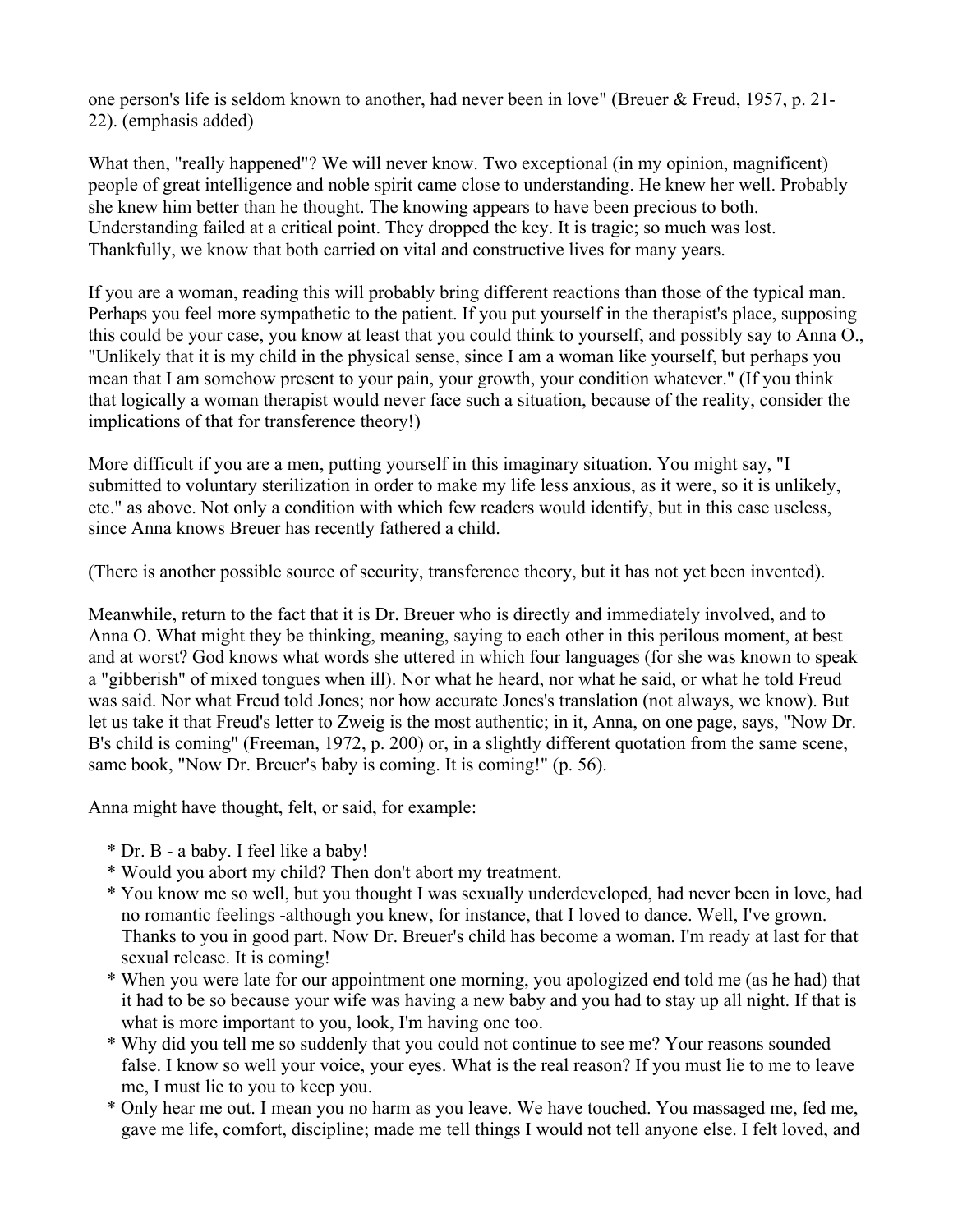I must tell you in the ultimate way, I love you too. You are handsome, kind, distinguished. If all of this does not Justify my excitement and love, what does? Life together is impossible, I know that. Sex is really not that important to me either. But love is. A child would be. I want someone to love. I am in great pain over it.

None of these possibilities begins to describe conversations to which they might have led. But meanwhile Dr. Breuer, on his part, might have thought, felt, or said something like:

- \* What did I do to deserve this?
- \* My God, you are really out of your mind (again).
- \* You cannot think that I . . . (or can you?)
- \* We've never even discussed such a thing (which they hadn't).
- \* It never entered my mind (If indeed it hadn't).
- \* Is this more of your "private theatre"? Not amusing.
- \* You are punishing me.
- \* Damned embarrassing. I already have problems at home.
- \* This is a trap! How to get out of it.
- \* Here is the ruination of my reputation/family/livelihood/method/hope/everything.[6]

or in a more benign mood - -

- \* You don't want me to leave you.
- \* Perhaps I have been both too caring and careless, left you unfairly.
- \* What are you growing, laboring to deliver?
- \* What part did I play?
- \* I am touched and honored that you choose me.
- \* Have I led you to expect more than I can give?
- \* (or best of all): You are in pain. Let's try to understand. I will postpone my trip and work with you.

Freud, as we already know, discussed this case with Breuer more than once. There is some evidence that Breuer felt not only uncertainty about it, but guilt and shame as well. In the late 1880s, years after Studies on Hysteria was written, Freud tried to persuade Breuer to write more about it. Breuer had declared the treatment of hysterics an ordeal he could not face again. Freud then described to Breuer one experience so well known now through his autobiography (1948, p. 48) in which he too had faced "untoward events." As Jones described it:

So Freud told him of his own experience with a female patient suddenly flinging her arms around his neck in a transport of affection, and he explained his reasons for regarding such "untoward occurrences" as part of the transference phenomena characteristic of certain types of hysterla.[7] This seems to have had a calming effect on Breuer, who evidently had taken his own experience of the kind more personally and perhaps even reproached himself for indiscretion in the handling of his patient (Jones, 1953, p. 250).

Momentarily this comforted, explained to, and protected Breuer, but only momentarily. At first, Breuer agreed to join in the publication and promotion of the idea of transference. As Freud writes many times, "I believe," he told me, "that this is the most important thing we two have to give the world" (Breuer & Freud, 1957, p. xxviii). But then, Breuer withdrew his support for the theory and the complete primacy of sexual etiology of neuroses - support Freud needed and urgently sought. "He (Breuer) might have crushed me . . . by pointing to his own patient (Ann O.) in whose case sexual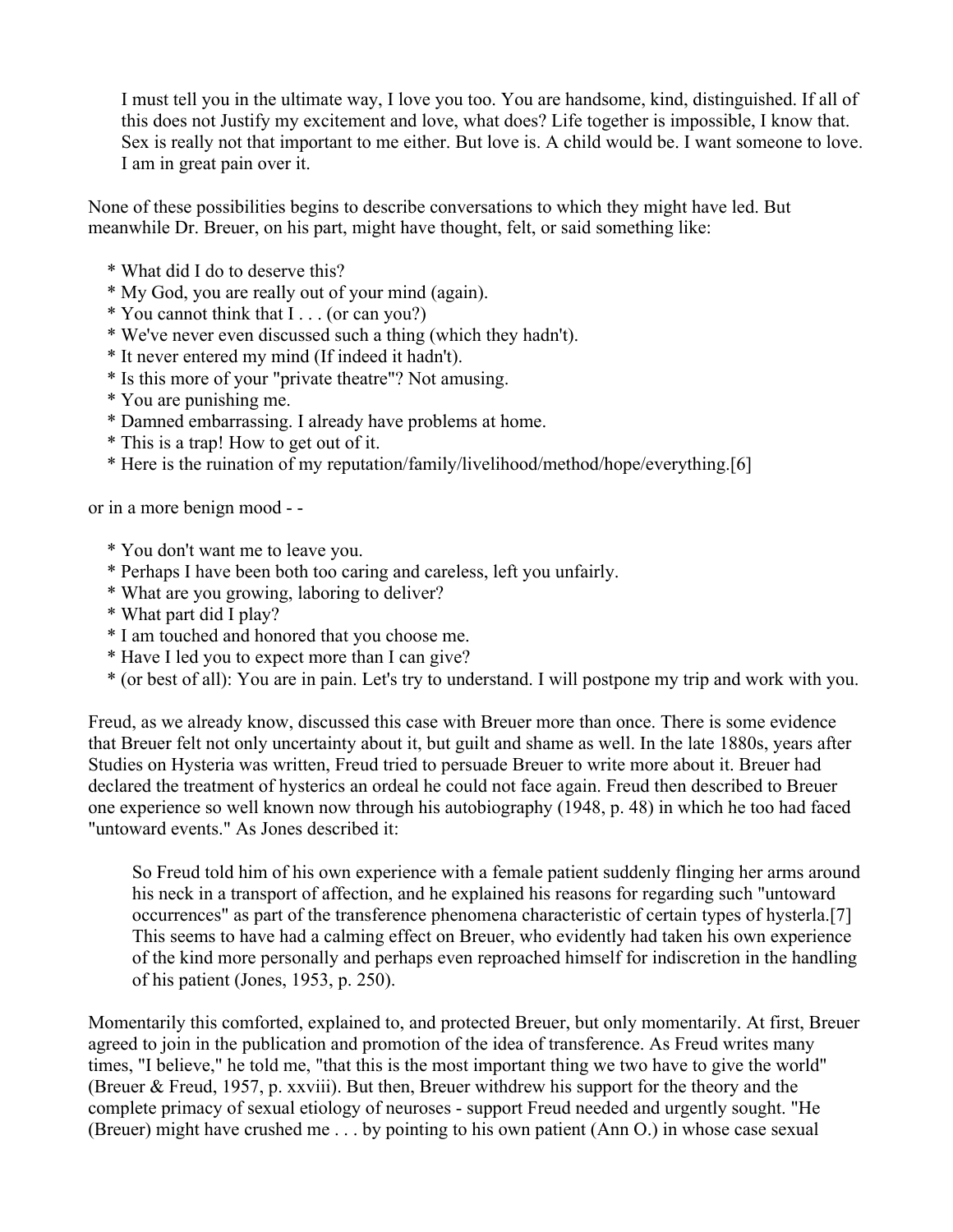factors had ostensibly played no part whatever" (Freud, 1948, p. 6).[8] That Breuer was ambivalent, that he neither crushed nor supported, Freud put down to Breuer's suppressed secret of the case. Breuer may have had serious and sincere doubts on other scores. They agreed to disagree, citing "the natural and justifiable differences between the opinions of two observers who are agreed upon the facts and their basic reading of them, but who are not invariably at one in their interpretations and conjectures." Signed "J Breuer/S. Freud, April 1895"; (Breuer & Freud, 1957, p. xxx). Breuer, quite possibly intimidated by the nature of his suppressed material and his loyalty to both colleague Freud and patient Anna O. did not press his arguments, whatever they might have been. Freud did, and swept the field.

Now we have transference.

### Definitions and Definers

A few definitions are in order. There are dozens. They change over time and between authors. The main theme is constant enough that the proponent of any form of "depth psychology" can sagely nod assent, though Orr writes, 'From about 1930 onward, there are too many variations of the concept of transference for systematic summary" (1954, p. 625). Circa 1905

What are transferences? They are new editions or facsimiles of the tendencies and phantasies which are aroused and made conscious during the progress of the analysis; but they have this peculiarity, which is characteristic for their species, that they replace some earlier person by the person of the physician. To put it another way: a whole series of psychological experiences are revived, not as belonging to the past, but as applying to the person of the physician at the present moment. Some of these transferences have a content which differs from that of their model in no respect whatever except for the substitution. These, then -- to keep the same metaphor -are merely new impressions or reprints. Others are more ingeniously constructed; their content has been subjected to a moderating influence -- to sublimation as I call it -- and they may even become conscious, by cleverly taking advantage of some real peculiarity in the physician's person or circumstances and attaching them to that. [9] These, then, will no longer be new impressions, but revised editions (Freud, 1959, p. 139).

The new fact which we are thus unwillingly compelled to recognize we call "transference." By this we mean a transference of feelings on to the person of the physician, because we do not believe that the situation in the treatment can account for the origin of such feelings (Freud, 1935, p. 384).

By transference is meant a striking peculiarity of neurotics. They develop toward their physician emotional reactions both of an affectionate and hostile character, which are not based upon the actual situation but are derived from their relations to their parents (Freud, 1935, p. 391 ).

There can be no doubt that the hostile feelings against the analyst deserve the name of "transference" for the situation in the treatment gives no adequate occasion for them (Freud, 1935, p. 385).

Why should anyone feel hostility toward him? "Actually I have never done a mean thing," wrote Freud to Putnam (Jones, 1957, p. 247). Not many can make this disclaimer, and not all believe it borne out by Freud's record (cf. Roustang, Dire Mastery. 1982). Still, if he only thinks this of himself it is more likely that hostile feelings toward him would be seen as unjustified by his behavior. What matters here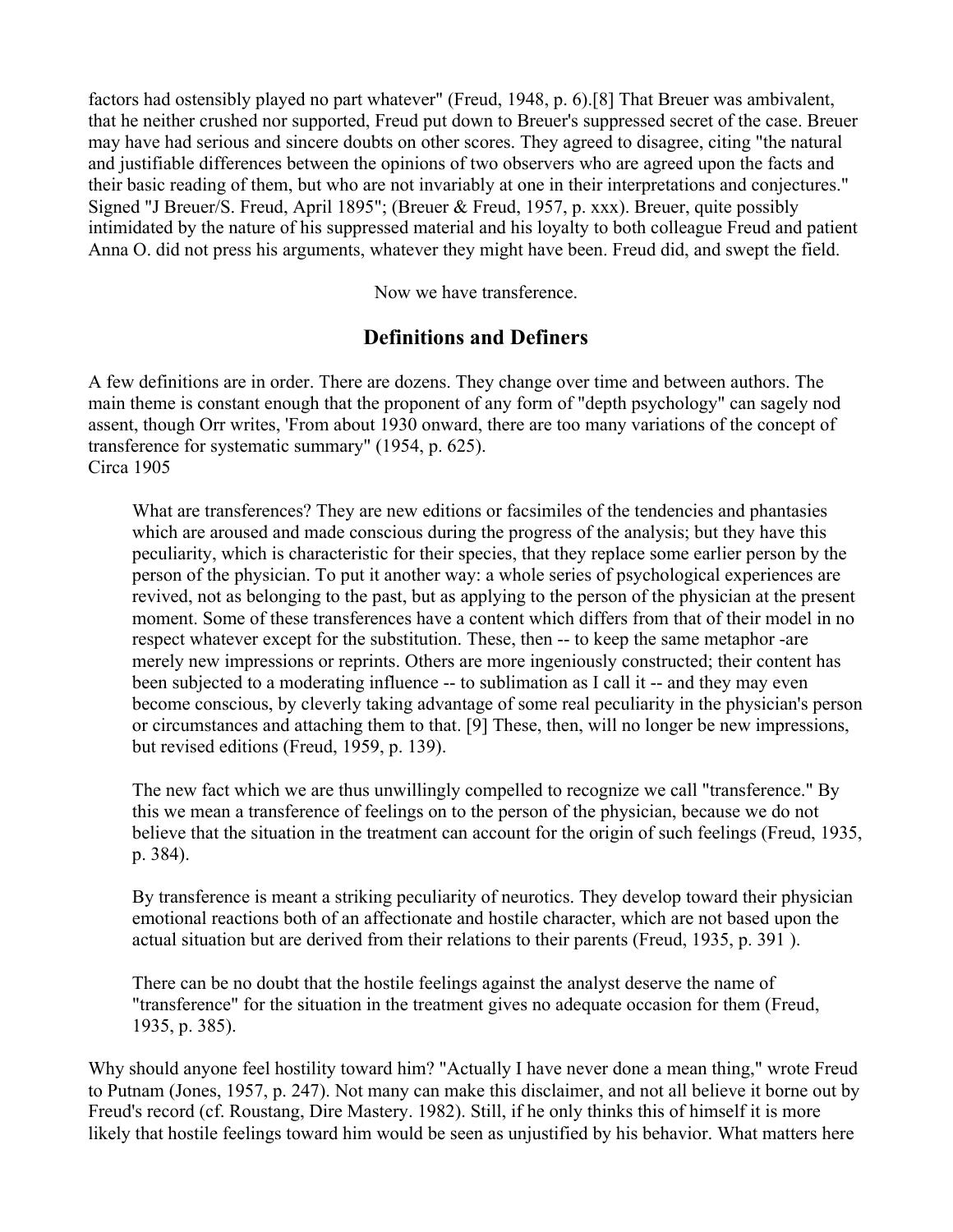is the analyst's proclamation of innocence -- a stance that permeates transference theory throughout. While an ad hominem argument is of limited use, there is a principle to which readers in this field must surely subscribe. It is that every honest theory of Personality and psychotherapy must reflect the personality and experience of its author. How could it be otherwise?

Freud continues this definition:

The necessity for regarding the negative transference in this light is a confirmation of our previous similar views of the positive of affectionate variety (Freud, 1935, p. 385).

This "necessity" is part of that strange logic in which the second assertion confirms the first!

Is transference useful? Yes, it overcomes resistance, enables interpretation; it is your chief tactical ally.

The father-transference is only the battlefield where we conquer and take the libido prisoner (Freud, 1935, p. 396).

In sum, the patient's feelings "do not originate in the present situation, and they are not deserved by the personality of the physician, but they repeat what has happened to him once before in his life" (Freud, 1927, p. 129) (emphasis added). The "once before" is experience "in childhood, and usually in connection with one of his parents." As put most simply in The Problem of Lay Analysis (Freud, 1927), "The attitude is, to put it bluntly, a kind of falling in love" (p. 129). We must not forget, "This affection is not accounted for by the physician's behavior nor the relationship nor situation" (1935, p. 383).

So, the analyst is not responsible, the situation is not responsible, even though there may be some "real peculiarities" visible in the physician or circumstances. Transference is a neurotic peculiarity. Whether it is a normal (common) trait also is unclear, but the transference neurosis is a feature of analysis -- that is certain.

There are some updatings. They will not make a basic difference, but it is worth noting that Fenichel tried to alter the absolute exemption when he wrote in 1941:

Not everything is transference that is experienced by a patient in the form of affects and impulses during the course of the analytic treatment. If the analysis appears to make no progress, the patient has, in my opinion, the right to be angry, and his anger need not be a transference from childhood -- or rather, we will not succeed in demonstrating the transference component in it (Fenichel, 1941, p. 95).

Later positions (Macalpine, 1950; Menninger, 1958) suggest that the analytic situation itself is regressive, and thus somewhat influential if not responsible. Waelder (1956) says, "Hence transference is a regressive process. Transference develops in consequence of the conditions of the analytic situation and the analytic technique" (p. 367, emphasis added). Waelder's statement directly contradicts some of Freud's basic definitions, but to what effect?

The qualifications make concessions and corrections, but no one anywhere questions the basic concept, per se. Oddly, they only serve to strengthen, never to cast doubt. The situation is regressive because it turns all the patient's attention inward and backward toward earliest experience, and the therapist is made to seem bland, neutral, indistinct, even invisible. It is like a form of sensory deprivation. Other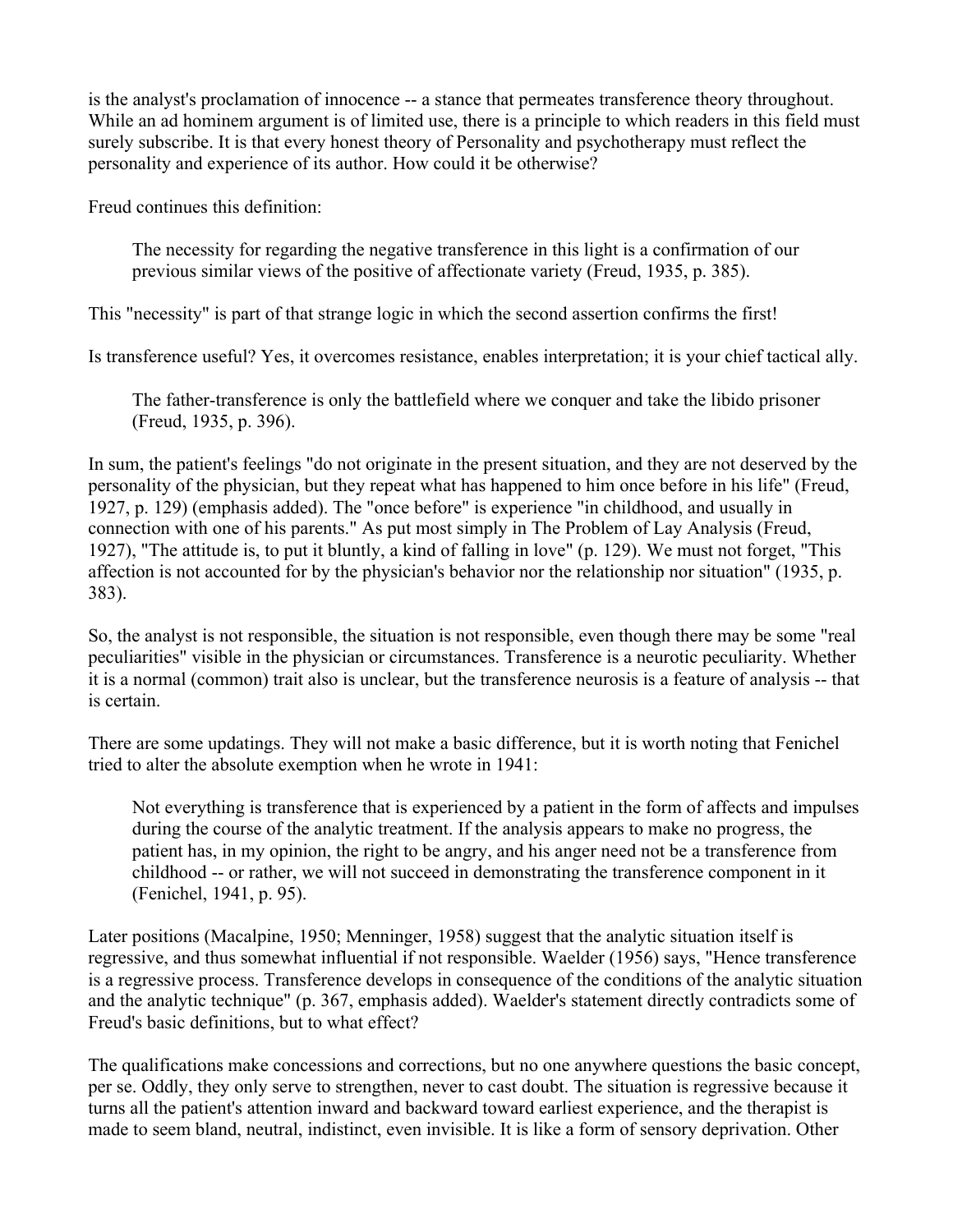forms are elevated into unusual prominence. So it is with the presence and with the pronouncements of the therapist in this regressive situation.

Or, if transference is considered as a matter of "projection," the question arises, "What is the screen?" The answer was implied, though it seemed not to be recognized, in the first deep crack in transference theory --- "countertransference." The instant that concept was developed, it should have become clear that the analyst's presence was more than a blank. Presumably countertransference was to be kept at a minimum. Until recently, definitions of and attention to it have been relatively minimal (except for one sector where it seems most nearly innocent, appropriate, and "natural": that is, work with children).

As Freud began to give attention to countertransference, he viewed it as responsive or reflexive rather than as an originating characteristic of the analyst. "We have become aware of the 'countertransference' which arises in (the physician) as a result of the patient's influence [1O] on his unconscious feeling" (Freud, 1910, p. 122, emphasis added). This is a far cry from the notion of one of my students, who thinks that transference lies in wait with the therapist and his wishes or expectations, while the countertransference is on the part of the patlent! Not so far-fetched as it first seems, for it may be only a reversal of Freud's statement Just preceding. Which comes first?

The psychoanalytic positions on countertransference range from treating it as a hindrance to be overcome[11] to welcoming it as a sensory asset ("third ear") (Epstein & Feiner, 1974, p. 1). In any event, one can hardly claim "no responsibility" on a "nobody home" basis if it is admitted that somebody, with some palpable characteristics, is there. The question now becomes, "What is the nature of these characteristics?"

The therapist is in truth a person of some distinctiveness, some identity, no matter how discreetly hidden. He has some self-concept -- an image of what he is and wants to be. Perhaps the more truly modest and humble, the more he will be surprised by intense idealizations of himself by others. If plain (he thinks), how much more inappropriate for the patient to think him handsome.

But perhaps he is not really modest or humble. That may be only a professional attitude. When Freud wrote to his wife Martha, telling her of Anna O.'s strenuous affection for Dr. Breuer and of the consternation on the part of Breuer's wife, Martha replied that she hoped that would not happen to her (a common concern of the therapist's spouse). Freud "reproved her for her vanity in supposing that other women would fall in love with her husband: 'for that to happen one has to be a Breuer.'" (Jones, 1953, p. 225). Yet it was not really her vanity at issue, it would seem, but her concern over his exposure. Having first miscast the problem, he then did not quite give the assurance that she wanted, [12] and in the third place, it did happen to her husband. As the theory predicted that it would. Perhaps it already had. At some point, reported in his autobiography, Freud had discontinued hypnosis after an "untoward event" of his own. The patient, being aroused from a trance, threw her arms about him "in a transport of affection." At any rate, Freud dropped the method of hypnosis (was "freed of it") shortly after, and took a position behind the couch. Some aspect of self-image certainly was a factor: hypnosis ho compared to the work of a "hod carrier" or "cosmetician," while analysis was "science," "surgery." Perhaps it was more dignity at stake than modesty.

Though modesty was a thread often pulled. He wrote to Martha, "to talk with Breuer was like sitting in the sun; he radiates light and warmth. He is such a sunny person, and I don't know what he sees in me to be so kind."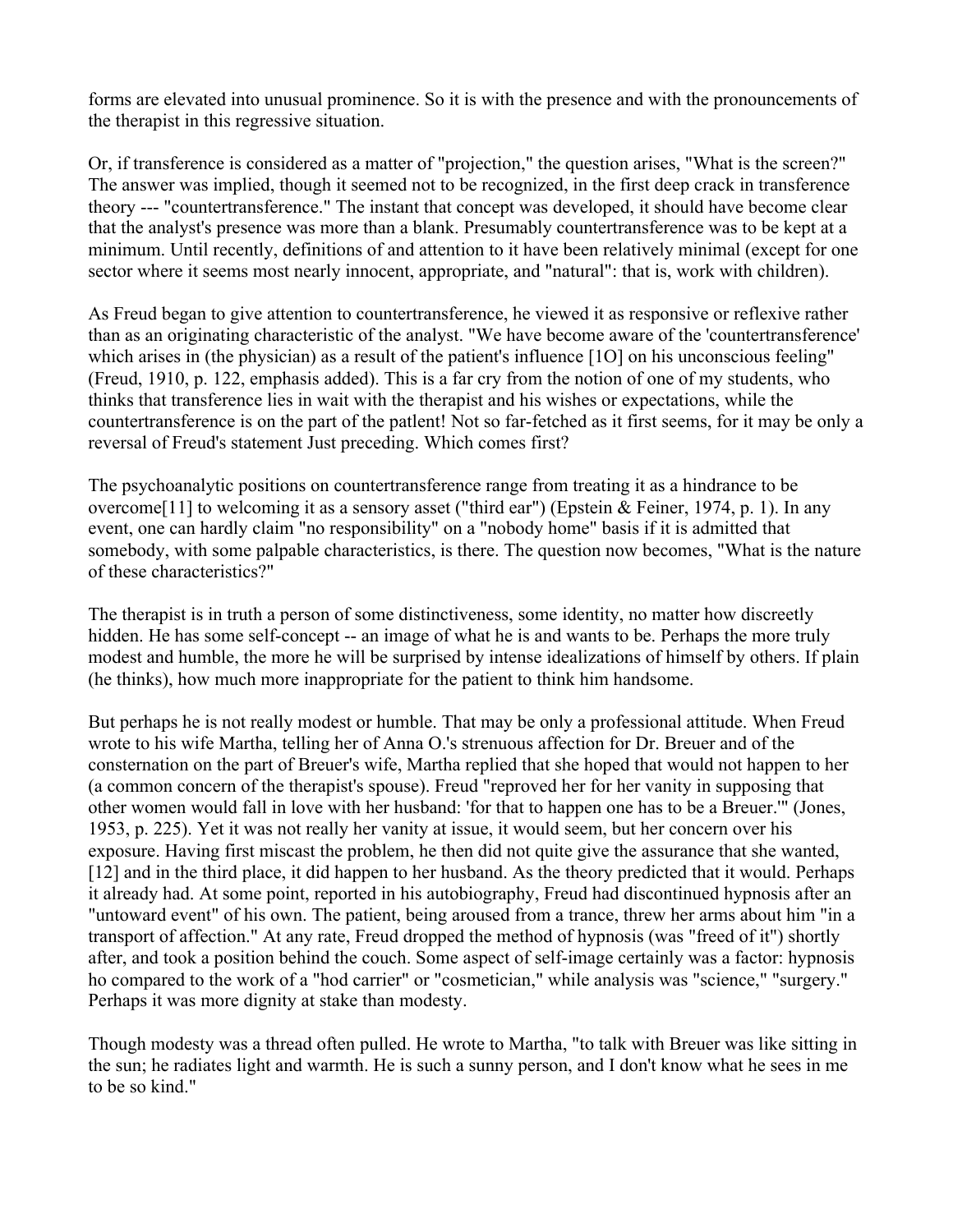To Martha herself, "Can there by anything crazier, I said to myself. You have won the dearest girl in the world quite without any merit of your own."[13] (Jones, 1953, p. 110). Granted that this is the romantic hyperbole of courtship. Granted too that there ere fluctuations in mood and tone as situations change, so that we hear this humility from the same powerful genius who called his real nature that of the conquistador. Still, the literary license we give to "without merit" is like that we give to the supposedly indistinguishable therapist who receives what he says he does not deserve in the service of carrying out the conditions for transference.

"Can there be anything crazier, I said to myself." Yes, a few things. One is institutionalizing false modesty such as that, by denying the characteristics in the situation and the personality of the analyst - denying so completely that a neurosis is cultivated by and for both parties while it is the very object of treatment. And all in the name of sanity, clarity, and honest scrutiny.

#### Interim Thoughts

On the way to proposing a countertheory, permit me to describe some experiences which, over the years, led me to depart from the common beliefs in psychoanalytic theory that I once held.

- 1. For 15 years at the University of Chicago counseling Center I worked through ranks from student-intern to Senior faculty and Chairman of the Interdepartmental Clinical Program, and occupied the office of my former mentor Carl Rogers after he left for Wisconsin. In such a position, one develops the reputation of a "therapist's therapist". It is a privileged learning opportunity. My clientele consisted largely of Junior professionals. Three were interns on a psychiatric rotation from the university hospital. They were taught by their medical faculty a good deal about transference. They discussed their experiences as psychiatrists-in training. One, a shy, diffident young man, was especially articulate about the onset of transference as he perceived it in a slightly older woman patient. He felt a rising excitement. "This is it." He also felt that he was being handed a power about which he was both pleased and embarrassed, end of course embarrassed by his pleasure and embarrassment. Not only was transference theory an "armor in his ordeal," but a source of downright satisfaction. He felt "as if I were wearing a mask. I smiled behind it. I could have taken it off. I thought of that, but I was too confused about what I'd have to uncover. Behind it, I could be detached, amused, be more thoughtful and responsive." It was a revealing bit of information on the inner experience of transference in a young adherent of the theory. I wondered how many therapists acknowledge their pleasure so honestly. Weeks later, I took a neighbor and his four-year-old son to the emergency room. My client was on duty. I helped hold and soothe the little boy while Dr. G. sewed stitches in his head wound. We worked in a kind of harmonic unison over this child of French-lranian extraction, who knew little English and was pained and frightened. We did it well. In our next session, Dr. G. told me that he had felt as if it were "our child". Did he mean his feminine qualities end my masculine ones (or the reverse)? No. If it must be put in familial terms, we were brothers, he thought. So did I (though neither of us actually had brothers). One might easily see in this an expression of transference and/or countertransference. I found neither. We had an experience that made us feel like brothers.
- 2. I attended a discussion of religion between Bruno Bettleheim and Paul Tillich. Bettleheim took the general position outlined in Freud's Future of an Illusion to the effect that the urge toward religious belief was a projection of the longing for a father. That seemed most plausible to me. Tillich answered, "But what is the screen?" Not a weighty reply, to my way of thinking at the time, but increasingly I realized that "it" cannot be nothing.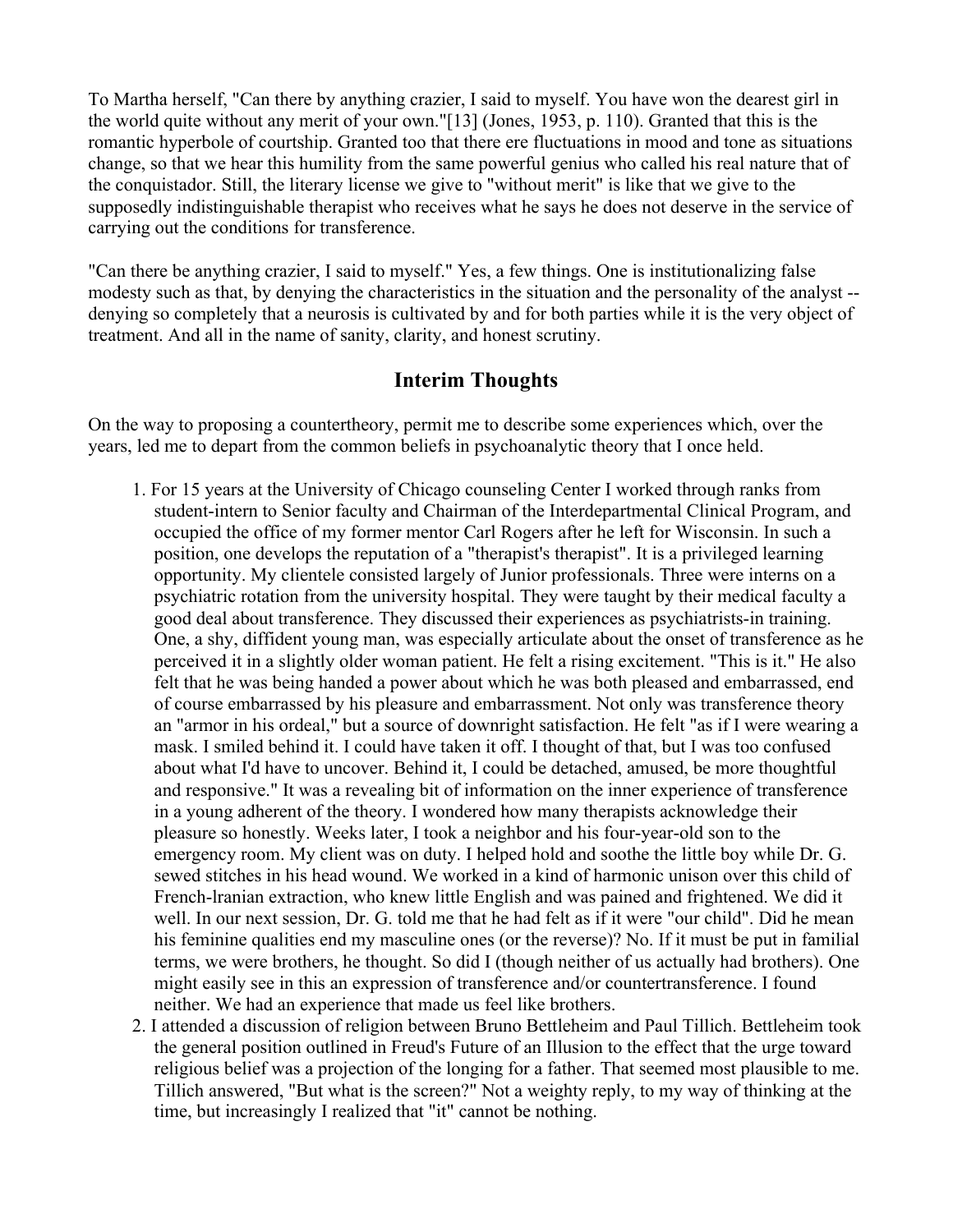3. One evening I overheard a client in the next office. She wept end shouted, "No one has ever treated me this way before. I love it, I can't believe it, but I'm afraid every time I come." I thought she was banging on the desk to emphasize her points. At the end of the evening I went to that counselor's office. "For God's sake, Russ, what were you doing?" He explained, and I heard fragments of a primitive audio-disc recording. The banging was the steam pipes. The client was saying, "No one has ever understood me this way before. No one. I can't believe it. I love the feeling of 'at last, someone knows, someone cares.' But when I come back next week, with the rest of my garbage, will you still understand? I couldn't bear it if you didn't."

I do not know the content of what was understood, but was most struck by what understanding meant to her, and thought about it for a long time.

- 4. I once taught a course with the prominent Adlerian Dr. Rudolph Dreikurs -- a hearty, gruff bear of a man. In one class he seemed especially heavy-handed. Students were angry and critical. During the intermission, he said "Do you notice the hostility? There is a lot of negative transference here." I told him my observations, and he was perplexed, crestfallen. He had taught hundreds, even thousands, and no one had complained. They usually loved him.
- 5. In 1971, during the period of the "revolution in mental health" (community organization, demystification, "radical therapy" and politics to fit, etc.), a consulting psychiatrist and practicing analyst told me, "It is amazing. Some of these paraprofessionals I'm supervising can do anything we can do - except the handling of the transference." I wondered - what would he say if there is no "transference"?
- 6. Over many years, I have been perceived in many different ways. Humble and proud, kind and cruel, loyal and unreliable, ugly and handsome, cowardly and brave, to name a few wideranging contradictions. Someone must be mistaken? No, they are all true. This sense of myself, sometimes selfish, sometimes generous, makes me hesitate before characterizing someone's perception as a distortion. One client dreamed of me as a little boy, one she held on her lap -- and I a white-haired father of three grown children, as she knew. But she too was correct (and she had her own reasons for that caretaking dream). There is that side of me. I could cast it off, but keep it for my enjoyment. I have been seen as a lion, rabbit. True, I can be hard and soft. Is that unusual? Though happy to have been married for 40 years, I could, when young, have fallen in love frequently - with ease, passion, tenderness. Seriously? Sometimes seriously enough to last another lifetime, probably, but not so seriously that I think I am the only man for this only woman for me. [14] While I do not respect the philanderer because of the damage he is likely to do, reading Jones's Judgment that "Freud was not only monogamous in a very unusual degree but for a time seemed to be well on the way to becoming uxorious" (1953, p. 139) struck me as curious and doubtful. It is, however, a condition that would more readily incline one toward transference theory - at least as a supporting illusion. But if that is not my condition or my personality, should his theory be my theory?

Then, about my granddaughter. I dearly love-this child. From what previous experience do I transfer this affection? Yes, I dearly loved my two daughters and my son when they were three-year-olds, too. But whence came that? Sooner or later, it has to be de novo, original. We know from work in comparative psychology that most women and many men show autonomic signs (such as papillary change) of great attraction to the typical "configuration of infant" large head and small body. In short, it is an instinct, and it produces its natural consequences each time for the same instinctive reasons, as if each time were the first. This child knows me, trusts, loves me too. Is her experience transference? Transfer of what? >From where? Is mine transference and hers counter-transference? Neither one. The trust is earned. The love is natural. That is the answer.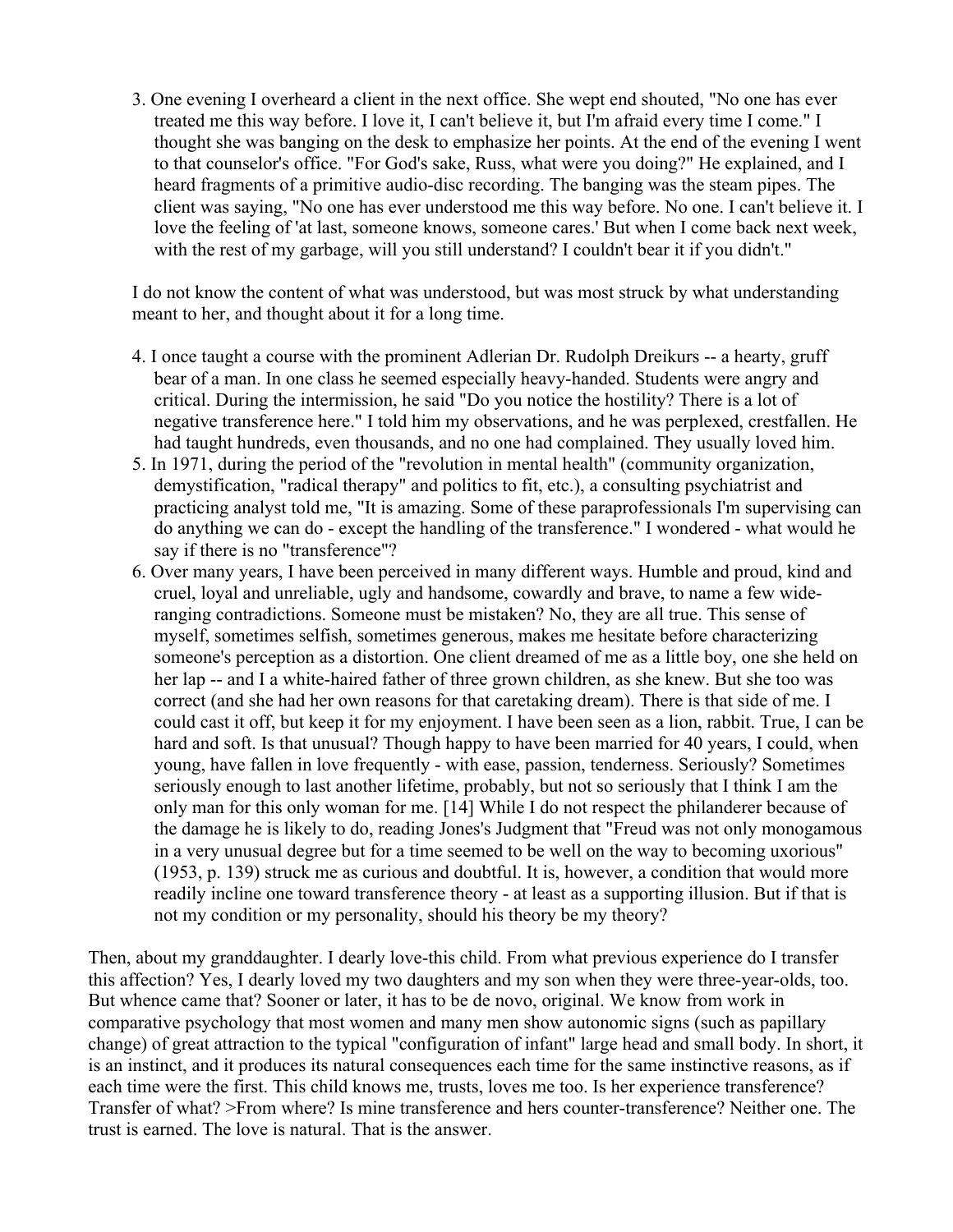The real question is, "What conditions bring about the original experience, the first of its kind without precedents?" Then, "What if those conditions again prevail?" Put another way, "if every perception depends on the past, what if there is no past?"

## The Next Step

History of its origins aside, transference is a shorthand term for qualities and characteristics of human interaction. Any shorthand will fall to represent the particulars of a unique relationship. Rather, the shorthand will obscure (in a sometimes comforting way) the realities of the relationship. The concept of "father-figure," for instance, needs to be unraveled; what characteristics is it supposed to represent? What do such concepts as "parent" or "infantalizing" mean? In the remaining pages, an alternative view is presented, hopefully to clarify the realties that the shorthand forms fall to represent.

### A Countertheory

If transference is a fiction to protect the therapist from the consequences of his own behavior, it is time to examine some behaviors - and their normal consequences. This does not start with any implication of villainy. It is simply that since "transference-love" is the consequence most fraught with concern, and since that was the original instance in development of transference theory (from which all its extensions come) we should examine the behaviors responsible for the development of affectionate and erotic feelings. What is the truth, what are the facts?

First, there is the situation, its true conditions. Dependency is a built-in feature for the petitioner at the beginning, and the treatment itself often promotes further dependency. The patient (or client) is typically anxious, distressed, in need of help, often lonely. The therapist, presumably, is not. Instead, he holds a professional role (especially if a physician) that ranks at or near the top in sociological surveys of romantic attractiveness to women seeking husbands (ahead of astronauts and other celebrities).[15] The situation is set for intimacy, privacy, trust, frequent contact, revelation of precious secrets.

Second, it is also the case that there is an ongoing search, on the part of most adolescents and adults, for sexual companionship. It requires only the opportunity for intimacy. One does not need to look into therapy for arcane and mysterious sources of erotic feelings. They are commonplace, everywhere, carried about from place to place. Psychotherapy will encounter sexual attraction as surely as it encounters nature. The simple combination of urge and situation is a formula for instant, if casual, romantic fantasy.

Third, there is a supremely important special factor in a behavior to which all therapists subscribe and try to produce. It is understanding. Freud bluntly put it, (of transference) "it is a kind of falling in love." Let me put this bluntly too: understanding is a form of love-making. It may not be so intended, but that is one of its effects. The professional Don Juan knows and uses it to deliberate advantage. That alone may make it an embarrassment to the therapist who does not wish to take advantage and is hard pressed to deal in an accepting but nonpossessive way with natural feelings that conventionally call either for some response in kind -- or rejection. Such difficulty does not relieve him of the responsibility. Intentionally he has been understanding, and this alone will, over time, activate in the patient some object-seeking components of trust, gratitude, and quite possibly affection or sexual desire.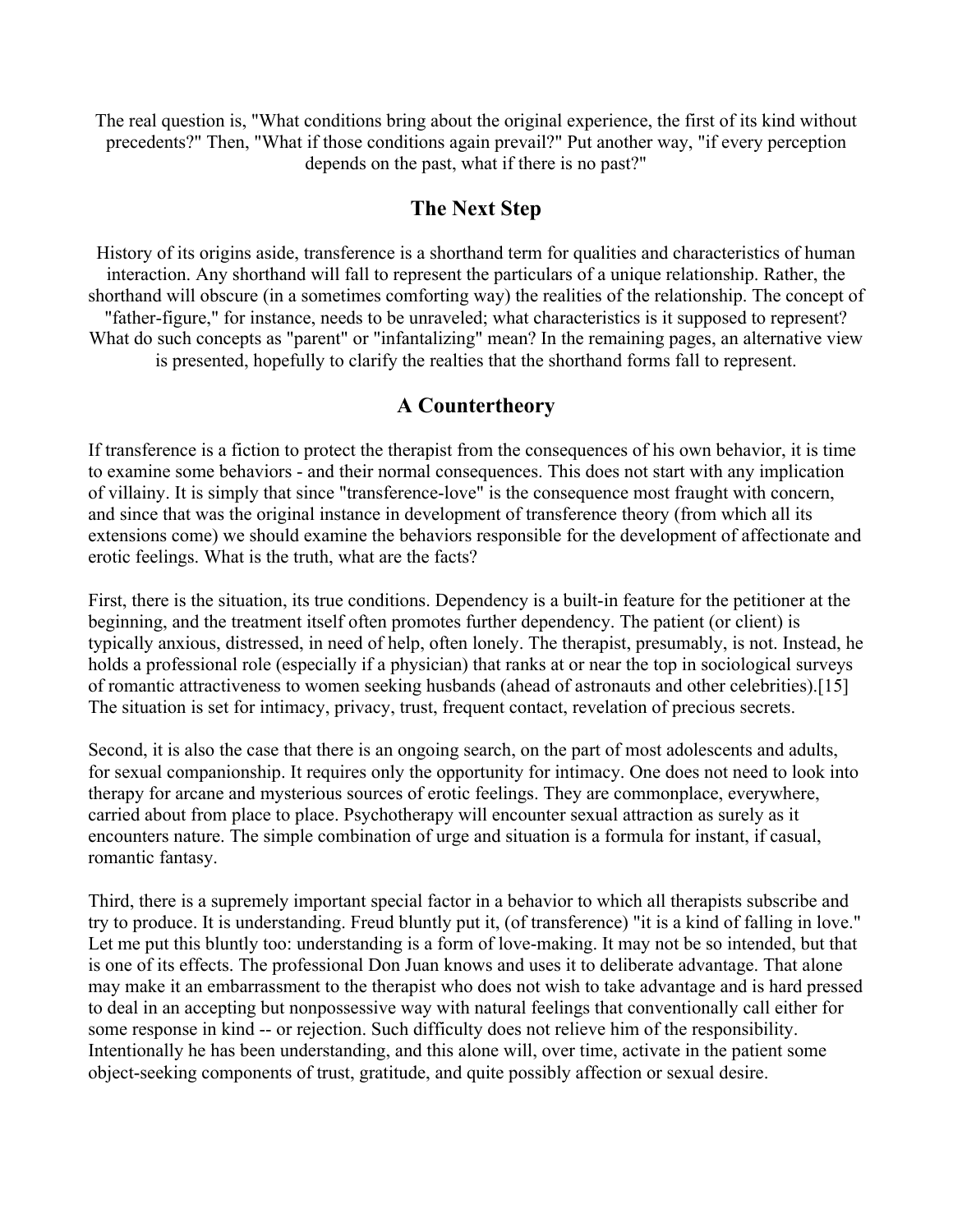In this same context, misunderstanding is a form of hate-making. It works equally well since being misunderstood in a generally understanding relation is a shock, betrayal, frustration. [16]

Understanding and misunderstanding and their ambivalent interplay ore the primary factors in this thesis about "positive and negative transference," but there are numerous supplementary behaviors. To supplement misunderstanding, for example: waiting, asking for the key to the bathroom, paying (possibly for missed appointments), cigar smoke, various subordinating and infantalizing conditions.

The most convincing evidence for this simple but profoundly effective thesis probably lies in one's own experience. It was however, called to my attention by a combination of events, such as that overheard client in the next office, end another fortuitous circumstance. A Catholic priest took a year of sabbatical study at the University of Chicago, and I was able to see some of the basic data on which he based his study of how it feels to be "really understood" (Van Kaam, 1959). A simple seeming question, but of great significance. By chance, the first questionnaire respondent was that of an adolescent girl, a 17 year-old student in a parochial school. This Midwestern bobby-sox type is hardly a match for the sophisticated European Anna O., but they are equally real, and I suspect, would have understood each other. As to how she feels, in substance and spirit, when she experiences understanding, she wrote:

I felt as if he, my boyfriend, had reached into my heart and had really seen my fears and understood how much my religion meant to me. My whole being wanted to cry out how much I loved him for that understanding. My body felt so alive and I wanted to tell everyone how happy and exuberant I was. I wanted everyone to be happy with me. I wanted to hang on to that understanding and pray it would never be lost to me.

Whenever I am understood by anyone, I feel a fresh onset of love for anyone or anything. I can't sleep right away because I don't want that understanding to fade, and somehow it seems to me that it will probably be lost in the morning.

 My body seems to have a terrific pounding sensation and I want to cry out something which I don't know how to express in words. I feel more sure of myself. I want to give. I want to give everything I have to make this person who understands happier. I want to live the full minute of every day. Life seems so much richer when you know someone understands, because to me, one who understands is the one who cares and loves me and I feel love and security and peace (Van Kaam, A., Personal Communication, 1961).

I submit that this is not an atypical reaction, but simply one heightened by the enthusiastic vigor of an adolescent girl. She tells us how being understood effects a human being psychologically or physiologically. Why should such effects be labeled "transference"? They do in fact originate in the situation and through the performance of psychotherapy (when that is indeed benevolent). The reaction might better be called "originalance." It is not transferred, not inappropriate. It is the normal and appropriate reaction. It might come about in someone who had never been so understood before. Thus it might come from no past experience, but from a wish that the past had been different, or from the hopes and dreams of the future!

For example, there is the filmed interview between Carl Rogers and Gloria (Rogers, 1965), of which a portion is reproduced below. Near the final section, she feels deeply understood in a way that brings tears and a feeling she calls "precious." She wishes her father had been so understanding - but that had not been the case. The typical professional audience witnessing this becomes tense and alert. There is uneasy laughter. They have been taught what to think of this, and the moods range from scornful to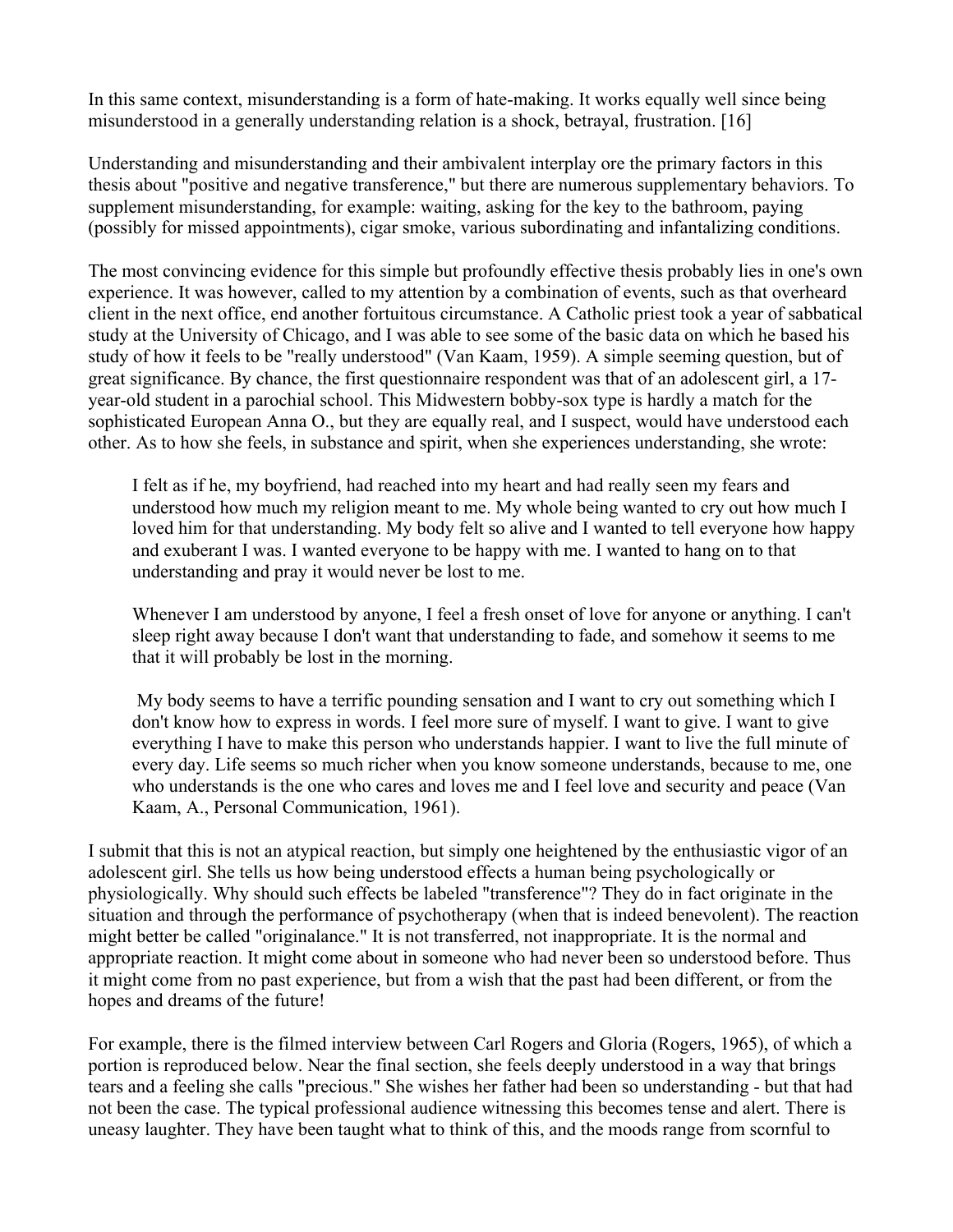sympathetic, for there is a general feeling that transference has reared its head (and the anticipation that Rogers might be caught in a dangerous "Freudian" situation). It can be read that way. It can equally be read as her response to understanding such as she never had from her father. her wish that she could have a father like that, not like her own. Is that transference?

Rogers, on display and well aware of this issue, makes certain that he does not deny or reject, and while his response may not be the perfect model, it acknowledges the admiring wistfulness, his appreciation in kind of her, and continues in an understanding mode.

Rogers: I sense that, in those utopian moments, you really feel kind of whole. You really feel all in one piece.

Gloria: Yes. (Rogers: M-hm). Yeah. It gives me a choked up feeling when you say that, because I don't get that feeling as often as I like. (Rogers: M-hm) I like that whole Feeling. It's really precious to me.

Rogers: I suspect none of us gets it as often as we'd like, but I really do understand. (pause) Mhm, that (referring to her tears) really does touch you, doesn't it?

Gloria: Yeah, and you know what else, though, I was just thinking ... I feel it's a dumb thing that, uhm, all of a sudden when I'm talking, gee, how nice I can talk to you, m d I want you to approve of me, and I respect you, but I miss that my father couldn't talk to me like you are. I mean I'd like to say, gee, I'd like you for my father. (Rogers: M-hm). (pause) (Rogers: You ...) I don't even know why that came to me.[17]

Rogers: You look to me like a pretty nice daughter. (a long, long pause). But you really do miss the fact that you couldn't be open with your own dad.

Gloria: Yeah, I couldn't be open, but I ... I want to blame it on him. I think I'm more open than he'd allow me. I mean he would never listen to me talk like you ere. And, ah, not disapprove, and not lower me down.

## "Originalance" versus a Form of "Repetition-Compulsion" In Psychological Thought

Originalance is a not-very-good word for another way of thinking about the problem. It refers, if you can believe in such a possibility, to new experience. That could mean "fresh perceptions", or "firstloves" and could also refer to an experience previously known or an act previously performed but new in spite of its appearance of being old. It is an orientation towards present or even future influences on behavior. "Originalance" is merely a word-counterpart to "transference" and is not designed to "catchon" as a theory. The purpose here is to balance and then dispense with these particular theories so that the facts can once more be observed with what the phenomonologists call "sophisticated naivete".

One of the errors in transference theory is the illogical assumption that any response duplicating a prior similar response is necessarily replicating it.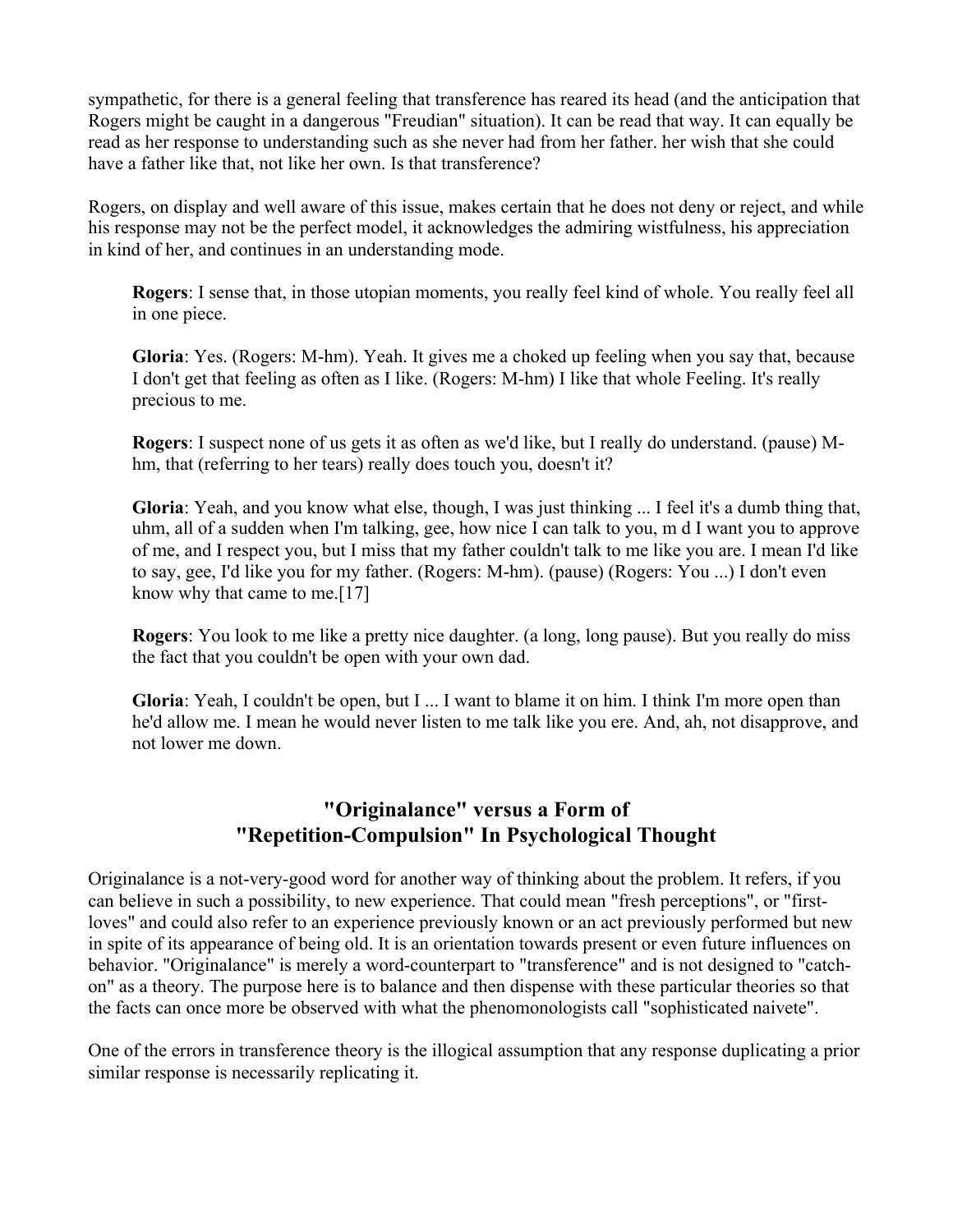Similar responses are not always repetitions. They appear to us to be repetitions because, in our effort to comprehend quickly, we look for patterns, try to generalize. There is breathing as a general respiratory pattern, but my most recent breath is not taken because of the previous one: rather, for the same reason the previous breath was taken, and the first breath was taken. It is not habit. It is normal function, repeated but not repetition.

In the first instance, the original love of the child for the parent is not transferred from the past. There was no earlier instance. What then? This original love developed for the same sorts of reasons or conditions that will again produce it in later life. Provide those conditions again and they will produce (not reproduce) it again and again, each time on its own merits. The produced experience is mingled with memories and associations, but those are not the conditions. Memories may seem to reproduce. If so, they reproduce the conditions (for fear or passion, for example), and it is again the conditions, not the memory, that account for the response.

How did any particular affect come into being in the first place? If love developed through the parents' understanding (of what the child needs in the way of care, in the development of its whole mental life from language to thought) further understanding should elicit love too; but consider, every second instance might as well have been the first. Warmth feels good to the body, not only because it felt good when one was an infant, but because it always feels good. The need is "wired in" as an innate physiological requirement. When one tastes a lemon at age 30, does it taste sour because it tasted that way at age three? It always tastes sour, the first time at any age, whether or not ever tasted before, and all following times for the same but original reason each time.

This logic is functional; the logic of transference is historical. The difference is very great. Historical logic in psychoanalysis goes even beyond looking into the past of an individual's life. A. Freud writes, "Long ago the analytical study of the neuroses suggested that there is in human nature a disposition to repudiate certain instincts, in particular the sexual instincts, indiscriminately and independently of individual experience. This disposition appears to be a phylogenetic inheritance, a kind of deposit accumulated from acts of repression practised by many generations and merely continued, not initiated, by individuals." (emphasis added) In contrast, the logic of a present (or future) orientation does not deny the past, but looks at immediate experience, or even imagination.

From experiential evidence, this newer logic explicitly asserts that any therapist has an active and response-arousing set of roles and behaviors. He is loved for what makes him lovable, hated for whet makes him hateful, and all shades in between. This should he the first hypothesis. Whatever it does not account for may then be described as proof of another phenomenon, such as transference, but understanding and misunderstanding will, I believe, account for the major affects of love and hate.

This does not begin to analyze the complex interactions beyond understanding and misunderstanding. Whatever they are in any given case, there too therapists play their part. The first principle remains; for the therapist to eschew the pretense of innocent invisibility and to reflect upon what, in the situation and his (or her) behaviors, does in fact account for those "untoward events" that brought transference theory into being. Adoption of this principle may engender a sense of vulnerability and remove not only the shield but some of the most ornamental of therapeutic trappings as well. This is not the most inviting prospect for the contemporary psychotherapist. It is easier to have an exotic treatment for an intriguing disease. For the patient there may be some allure and pleasure in disguise as well.

Is there no transference, whatever, at any time? Of course there is, if you wish it. The material is there at the outset. It can be cultivated, and it can be forced. Emotional attitudes will be expressed, through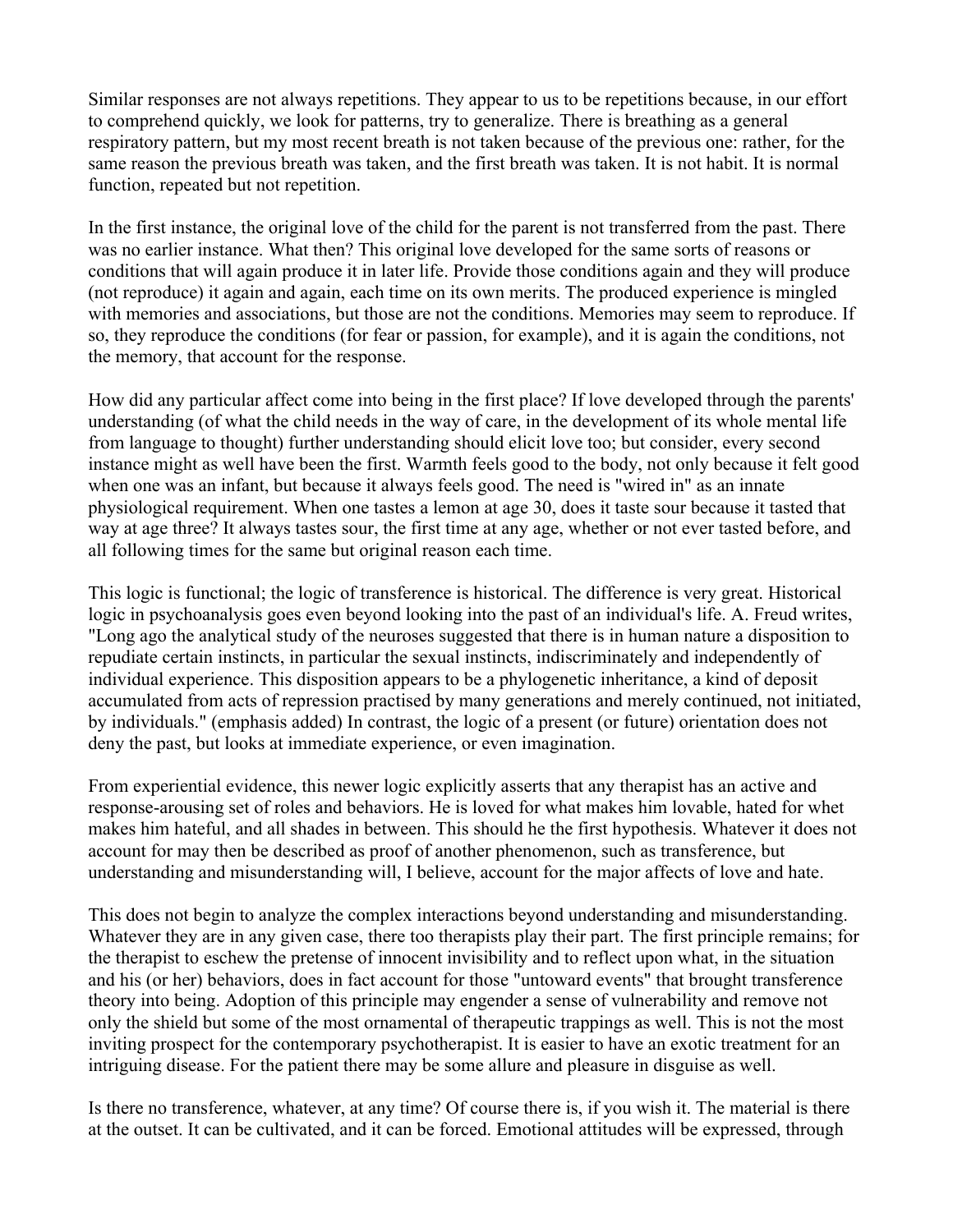indirect channels if open expression is discouraged. Like seeds, emotions and perceptions will grow straight and true in nourishing soil or crookedly through cracks in the sidewalk. One can encourage distortions, end then analyze them. It is a matter of choice. As with any fiction, "transference" can be turned into a scenario to be acted out, creating a desired reality.

At the beginning, there is always incipient prejudice. Upon first meeting, stereotyped judgments and appraisals based on prior experience will be applied to the perception of the new unknown. Some call it "stimulus generalization". In a state of ignorance, what else can one do to make meaning? - unless it is the rare instance of those who are able and willing to approach new experience with suspended judgment, and a fresh, open view. Except in such cases, prejudgment applies. Then if the reality of the new experience is concealed, attention turns inward to make meaning. If, however, the new reality is available to be known as needed, prejudice fades; Judgments and appraisals appropriate to that reality will develop. For example, if red suspenders (and it could be blue eyes, swastikas, peace symbols, skin color, combinations of signals) are worn by a person you meet, and if you have been mistreated by someone wearing red suspenders, you will be wary of this new person. If you are permitted to know more, and wish to do so, the effect of red suspenders will be canceled or supported or become trivial, depending upon your whole knowledge of the new reality. But if the new reality is concealed, attention searches for focus and meaning end, from a relationship standpoint, projections reign. Transference, or what passes for transference, can then be cultivated. Yet it is neither inevitable nor necessary. It is an obstruction.[18] That some derive benefit from its analysis may come from the concentrated selfexamination and the presence of attentive intelligence on the part of the therapist -- both of which are possible in at least equally pure form without the transference neurosis.

Will there be any change in basic transference theory? Is it possible to bring balance through corrective criticism? Not likely. Such "balance" is only a temporary concession. The theory itself does not allow for balance. It is too heavily weighted (nearly all-or-none) because its logic cannot bear disturbance. As for the basic position, it is as entrenched as ever. For the public it is high fashion and popular culture; diverting, entertaining. For the professional it is a tradition, a convenience, a shield, stock-in-trade, a revealed truth and a habit of thought.

How strong a habit of thought is illustrated by an instance described in the study by a sophisticated and sympathetic journalist, J. Malcolm, under the title "Trouble in the Archives" (1983). It reports as "striking example of Eissler's[19] remarkable freedom from self-justification" (p. 132) a case history. "He treated a wealthy older woman during the years before her death, and was so helpful that, in gratitude, she changed her will and left him a huge amount of money." He could not accept it for himself and ordered it returned to beneficiaries or donated to charities. However, "the husband of a relative of the deceased whose legacy had been diminished because of the change in the will, formally objected to the probation of the will. He happened to be an analyst, and his argument was that Eissler had exercised 'undue influence' on the patient through 'the unconscious utilization of the transference'" (p. 132). Malcolm writes, "The case history ends with a wonderful twist." Since the matter had caused painful embarrassment, and whet had first been seen as a 'loving gesture' was re-interpreted by Eissler as "an expression of her hatred of him - an expression of the negative transference that had never been allowed to emerge during treatment." (p. 137)

It can be interpreted in other ways as well. The ex-patient may indeed have wished him well, may even have expected that if he could not use the money for himself he could choose to support charitable interests of importance to him. On the other hand, she may have enjoyed the amusement afforded by anticipation of cleverly hurting both her analyst and her relatives with one stroke. Two other observations remain. First, she was treated, even after her death, like a psychiatric patient and therefore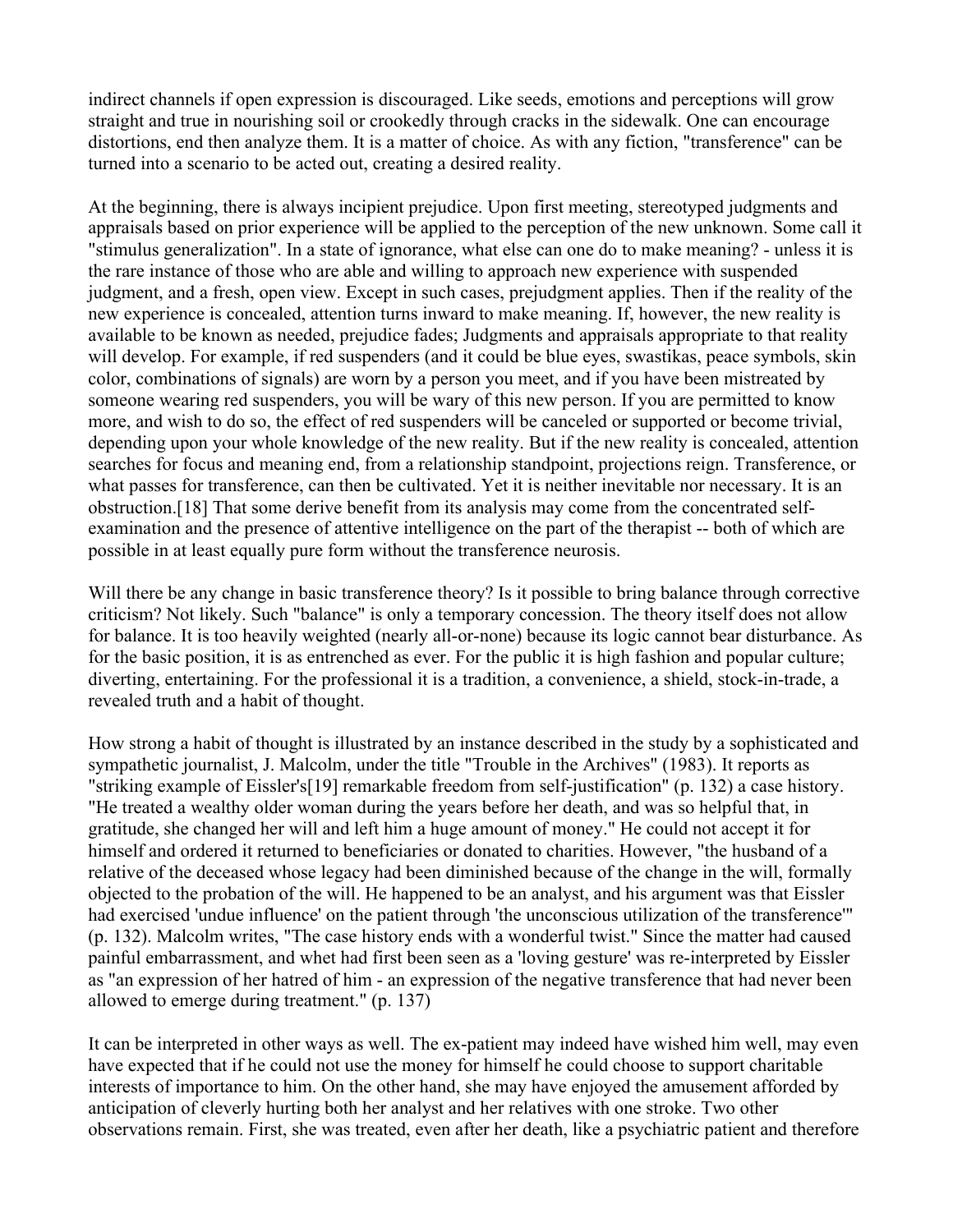a minor or incompetent. She could not exercise her choice about what was, after all, her money, because (a) her judgment was forever suspect, (b) it dispensed something of considerable value to others, and (c) it did not suit those who survived her and who could either call upon, or were called upon by, transference theory. Second, everything suffers (not entirely without compensation) except the concept of transference. One might think that since it was born of embarrassment, it might now die of embarrassment. But no, that is its charm. It merely changes color, never seriously questioned, only reconfirmed.

### Conclusion

I have offered a brief for a countertheory, not in the sense of a complement or counterpart, as in "transference and countertransference" but in the sense that counter means opposite, alternative. If transference is a theory, this is the counter: personality and situation aside for the moment, the therapist is responsible for two fundamental behaviors -- understanding and misunderstanding -- which account for love, or for hate, and their associated affects. These, as well as other behaviors and the situation and personality of the therapist, may account -- should first be held accountable -- for the whole of what passes for transference.

The power of understanding has been featured to account for the phenomenon called "transference." That use should not hide the point that it is this very power of understanding (not the transference, transference-love, or love itself) that heals. Understanding makes for healing and growth; misunderstanding makes for injury and destruction.

The proposition that "understanding heals" does not make understanding the exclusive property of client-centered therapy. Far from it. Client-centered therapy has a constant theme in its focus on understanding: early, in its method of seeking confirmation from the client; later, in its stress on empathy (as a form of understanding and even a "way of being") and how such understanding is best achieved. That is its emphasis, not its proprietary claim.

The emphasis on understanding is stressed at this final point to indicate that, while love is a blessing, love is not enough. Ultimately, we are trying to account not only for transference love, or for love in general, but for healing. Even romantic love ("falling in," or choosing to be in) gives promise of, and is given in the hopes of receiving, understanding (which may or may not be delivered). Being "in love" often assumes understanding to exist even where it does not. When love is present, it is an environment for or the consequence of understanding. Though the two are strongly associated, love does not heal. Understanding heals. It also makes one feel loved, or sustains love already felt, but the healing power is in the understanding.

Knowing that does not make the conduct of therapy easier in the slightest. It may however help us to separate therapy from the rest of life. It seems that we can quite well love, and take love from, those to whom we do not devote the considerable or sometimes near-consuming effort to fully understand. That is the difference between real life in ordinary relations and equally real life in therapy. If and to such extent as they could be brought together, so much the better; if not, so much the good in either case.

To conclude that it is not love that heals may be a disappointment to many. The role of the healer is appealing. So is that of the benefactor who dispenses love. Therapists and others find these roles all too gratifying. But no, the "healer" takes credit for a process inherent in the organism, if released, and love is only therapeutic or enduringly beneficial if expressed through understanding. The act of understanding may be the most difficult of any task we set ourselves -- a seemingly mundane "service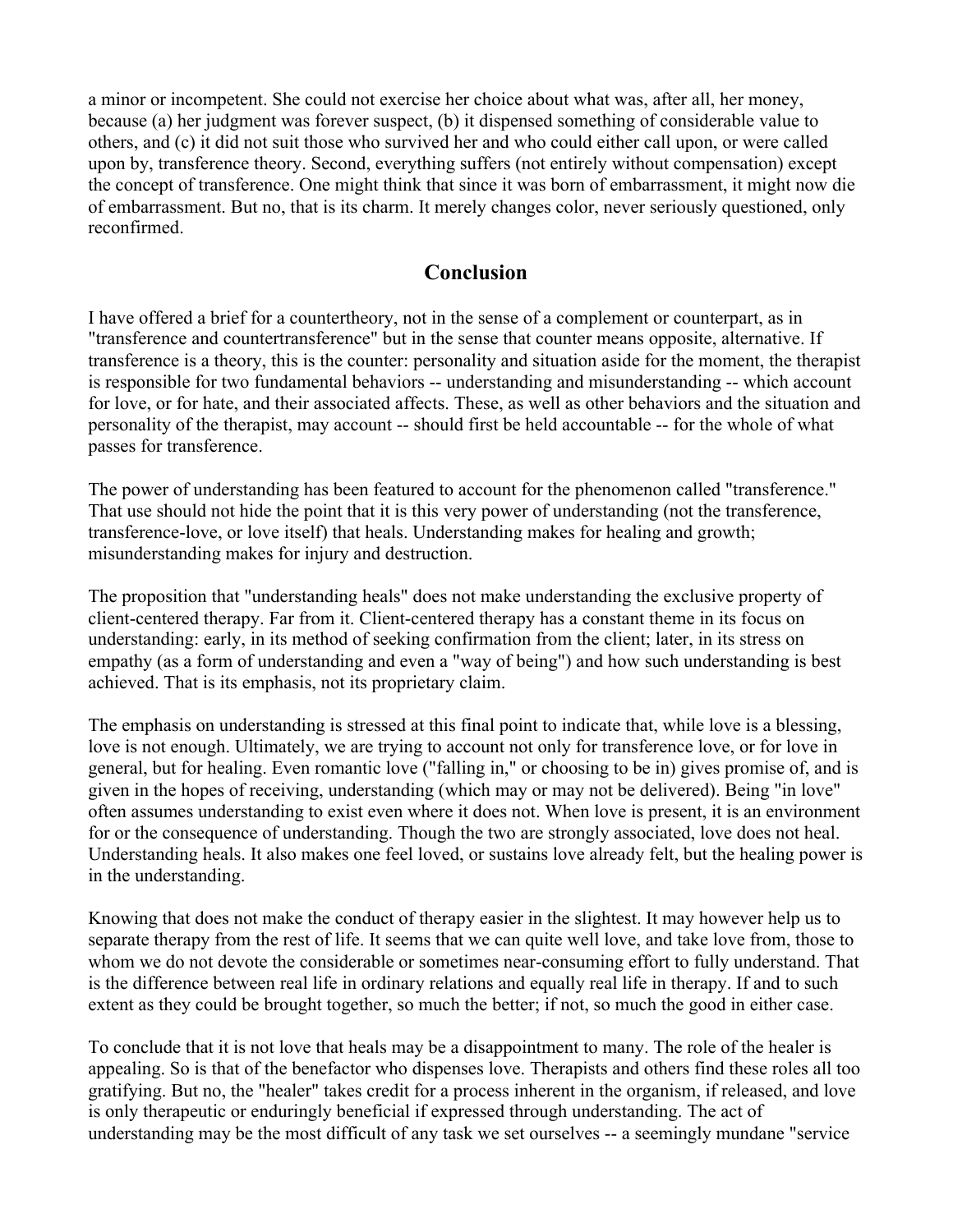role" yet requiring kinds of intelligence and sensitivity so demanding that some people are truly seen as gifted. Even that is not the final cause. It still remains for the client to feel understood. Of course in doing so, he understands himself that is the source of his confirming the understanding.

To realize that it is the understanding that promotes the healing will direct us to the remaining problem for psychotherapy and psychology: we do not know the mechanisms by which understanding promotes healing or even the mechanisms of understanding itself. That knowledge cannot come from a theory such as transference, which has been a roadblock and a pointer in the wrong direction for almost a century. That knowledge may not come from any present version of psychotherapy, but rather from more neutral realms of cognitive, social, and developmental psychology, or neuro-science, to the ultimate benefit of a new theory and practice.

#### Footnotes

 $\mathcal{L}_\text{max}$  , where  $\mathcal{L}_\text{max}$  and  $\mathcal{L}_\text{max}$ 

1. Transference does not appear in the index of his earlier volume, Counseling and psychotherapy (1942b).

2. Inventions are man-made: thus invent is used to offset Freud's use of the word discovered, which inaccurately implies a fact found or truth revealed.

3. Social and economic conditions that create anxiety neuroses in women end enable men to become physicians have changed enough to bring about some evening of opportunity. Fortunately, women can now more easily find female therapists. There are also more cross-sex, same-sex, bi-sex, and other permutations. We know relatively little of these many parallels of the transference model, but may be sure that the concept is now so well established that it will appear as a "demand characteristic" in its own right. It has become part of the pseudosophisticated belief system of informed clients.

4. One point must be stressed. There is only, but only Freud's reconstruction in this momentous history. No other source whatever. How much Freud wanted this data, how much and how often he pressed Breuer for it, we have a few hints. In his autobiography (1948, first published in 1925): "When I was back in Vienna I turned once more to Breuer's observation and made him tell me more about it" (p. 34). In 1925 he still speaks of "a veil of obscurity which Breuer never raised for me (p. 36)." This prodding, though, eventually cost them their friendship. How much Breuer's support meant to Freud we do know. How highly motivated to get this information, which he sometimes says Breuer would never repeat for him, we also know. Yet it is all Freud's reconstruction; and in 1932, when he wrote the cited letter to Stefan Zweig, he still seems wanting of confirmation. "I was so convinced of this reconstruction of mine that I published it somewhere. Breuer's youngest daughter read my account and asked her father about it shortly before his death. He confirmed my version, and she informed me about it later." (Freeman, 1972, p. 200). To what "reconstruction" does this refer, that he published "somewhere" (and where?) because he was so convinced yet unconfirmed? Hot pursuit, without a doubt, but the facts are still reported with slight discrepancies, and never by anyone but Freud.

5. To what? Not necessarily the arcane lock Freud had in mind. Perhaps the door to a more literal and still more courageous exploration, and Breuer might have founded an enlightened form of psychotherapy to advance the field by decades. But he was frightened off by the event, his circumstances, and perhaps his colleague as well.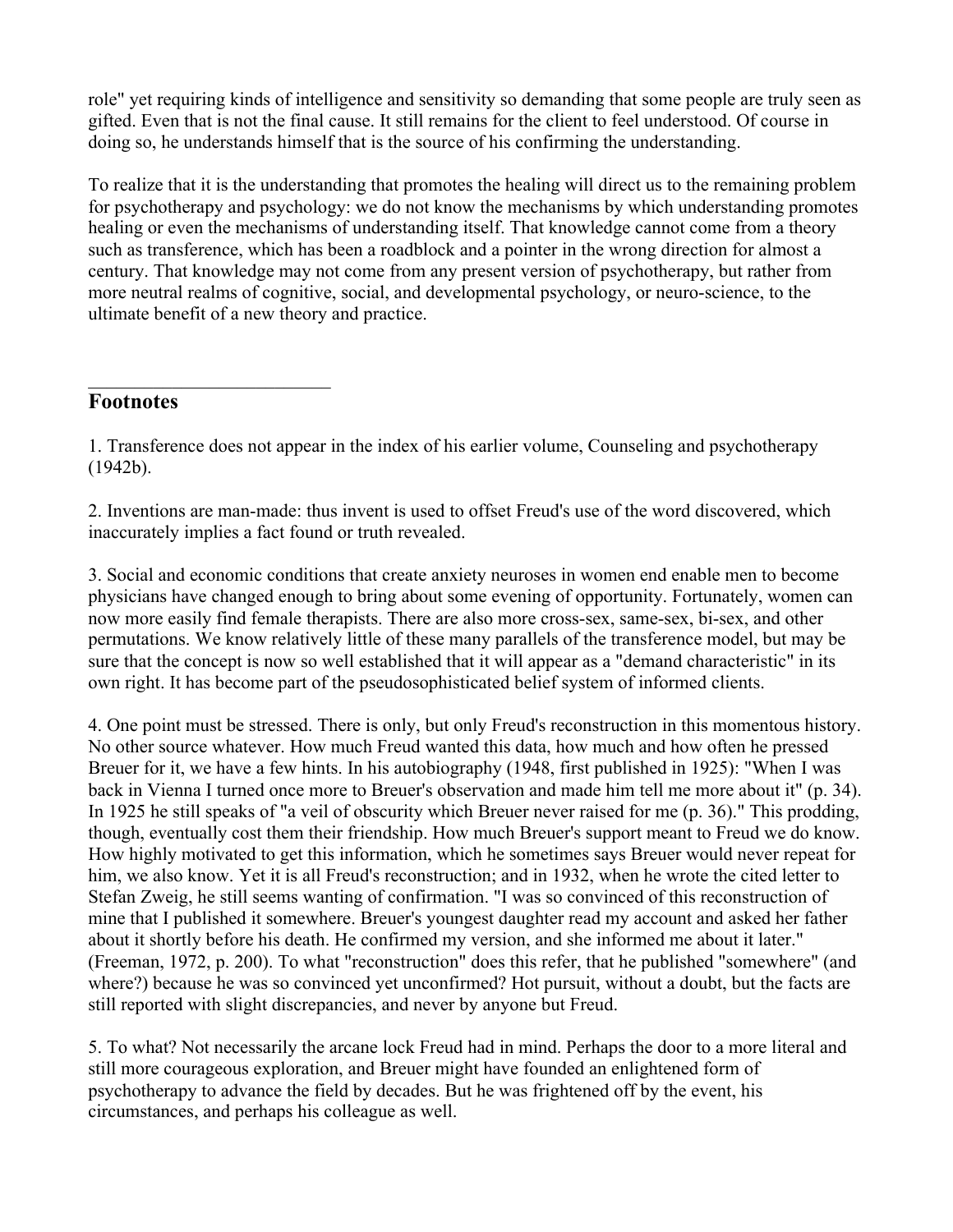6. I have personally known psychologists and psychiatrists who far exceeded Breuer's relatively innocent transgressions, i.e., theirs were "sins" by the informal definition, "included exchange of bodily fluids." Results included divorce, marriage to the patient, suicide, murderous thoughts and a probable attempt, career changes, and the development of new theories. The late O.H. Mowrer's therapy based on real guilt and compensation (1967) is an example of the latter, as he often announced to professional colleagues.

7. This is either the instance that is sometimes described as the patient being just aroused from a hypnotic trance, and with a maid-servant unexpectedly knocking or entering, or it is a separate but prototypic scene.

8. Breuer knew better. Had he walked into this trap, it is he who would have been crushed.

9. Women are especially good at this, he writes. They "have a genius for it" (Freud, 1935, p. 384).

10. This too is the patient's doing? Does this material not reside in the being of the physician? Or, if an interactive quality, does the transference, in reverse, arise in the patient as a result of the physician's influence?

11. In a letter dated 1909 about a case now become infamous, Freud wrote to Jung, "After receiving your wire I wrote Fraulein Sp. a letter in which I affected ignorance . . ." (McGuire, 1974, p. 230) and says of Jung's mishap, "I myself have never been taken in quite so badly, but I have come very close to it a number of times and had a 'narrow escape' (in English). I believe that only grim necessities weighing on my work and the fact that I was ten years older when I came to psychoanalysis saved me from similar experiences. But no lasting harm is done. They helped us to develop the thick skin we need and to dominate 'counter-transference' which is after all a permanent problem for us" (McGuire, 1974, p. 231).

12. "Later he assured her that the anatomy of the brain was the only rival she had or was likely to have" (Jones, 1953, p. 211).

13. "But a week later he asks why he should not for once get more than he deserved. Never has he imagined such happiness" (Jones, 1953, p. 110).

14. My wife, with good taste and Judgment, advises ("after all, this is not your biography") omitting this entire section. I would like to but a main point of the chapter is that theory is in part biographical stemming from thought, observation, self-concept.

15. A current social psychology suggests that love, especially sexual love, is the result of status and power factors - "a love relationship is one in which at least one actor gives (or is prepared to give) extremely high status to the other" (Kemper, 1978, p. 285).

16. This should not be overlooked: the therapist wants, and sometimes demands, to be understood by the patient, or client. Whether dealing in reflections, interpretations, or hypnotic suggestion, he wants these understood. Feels good about it if they are, inadequate and "resisted" if they are not. Indeed. the therapist may have the same response to understanding as does the patient! Tempered of course by wisdom, maturity, self-awareness, and other not-always-present virtues.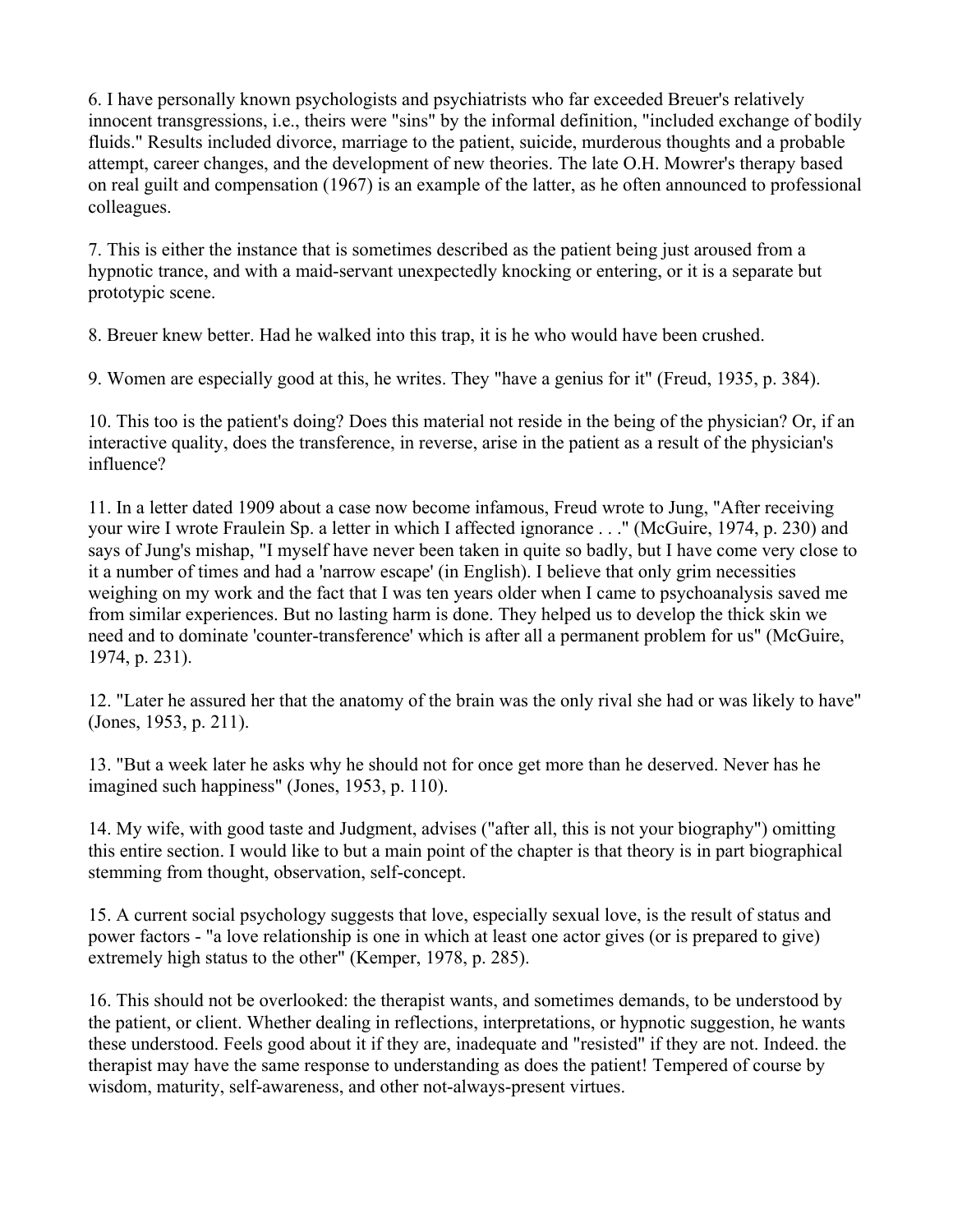17. The typical audience thinks it knows why. "Looking for a father". Popular wisdom ways that young women seek "father figures." A less popular and somewhat hidden knowledge is that men also may seek "daughter figures". Freud might have known this from his dream about "overaffectionate feelings" for his 10 year old daughter Mathilde (Letter to W. Fliess, May 31, 1897), but such reciprocity, or seeking from both directions does not so readily fit to transference theory.

Whatever motives for either party -- whether benign caring, dependency, exploitation, fulfilling of various hopes and desires -the seeking moves in both directions. So neither party may be Justly accused of entirely uninvited or unrewarded responsibility. This is not necessarily to explain the particular case of Gloria, but to add a statement of general interest in the re-analysis of transference theory.

18. Without doubt, the transference-neurosis is an illness, deliberately contrived to benefit the treatment. Perhaps this is part of what is meant in the statement, "psychoanalysis is the disease it is trying to cure".

19. Kurt Eissler, a towering figure in the psychoanalytic movement, of whom one of his colleagues says, "Eissler is not loveable, and he knows it" (Malcolm, The New Yorker. December 5, 1983, p. 152). Yet his patient may have found him so, and rightly, for the very reasons of his understanding behavior - when, if, and inasmuch.

### References

Breuer, J., & Freud, S. (1957). Studies on hysteria. New York: Basic Books.

Epstein, L., & Feiner, A. (1974). Countertransference. New York: Aronson.

Fenichel, O. (1941). Problems of psychoanalytic technique. Albany, NY: Psychoanalytic Quarterly, Inc.

Freeman, L. (1972). The story of Anna O. New York: Walker.

Freud, A. (1946). The Ego and the Mechanisms of Defense. International University Press, Inc., New York.

Freud, S. (1910). The future prospects of psychoanalytic theory. In J. Strachey (Ed. and trans.), The standard edition of the complete psychological works of Sigmund Freud (Vol. 7, pp. 3-1Z2). London: Hogarth.

Freud, S. (1923). The ego and the id. London: Hogarth.

Freud, S. (1927). The problem of lay analysis. New York: Brentano.

Freud, S. (1935). A general introduction to psychoanalysis (Vol. 1). New York: Liveright.

Freud, S. (1948). An autobiographical study. London: Hogarth.

Freud, S. (1959). Collected papers (Vo. 3). New York: Basic Books.

Jones, E. (1953). The life and work of Sigmund Freud (Vol. 1). New York: Basic Books.